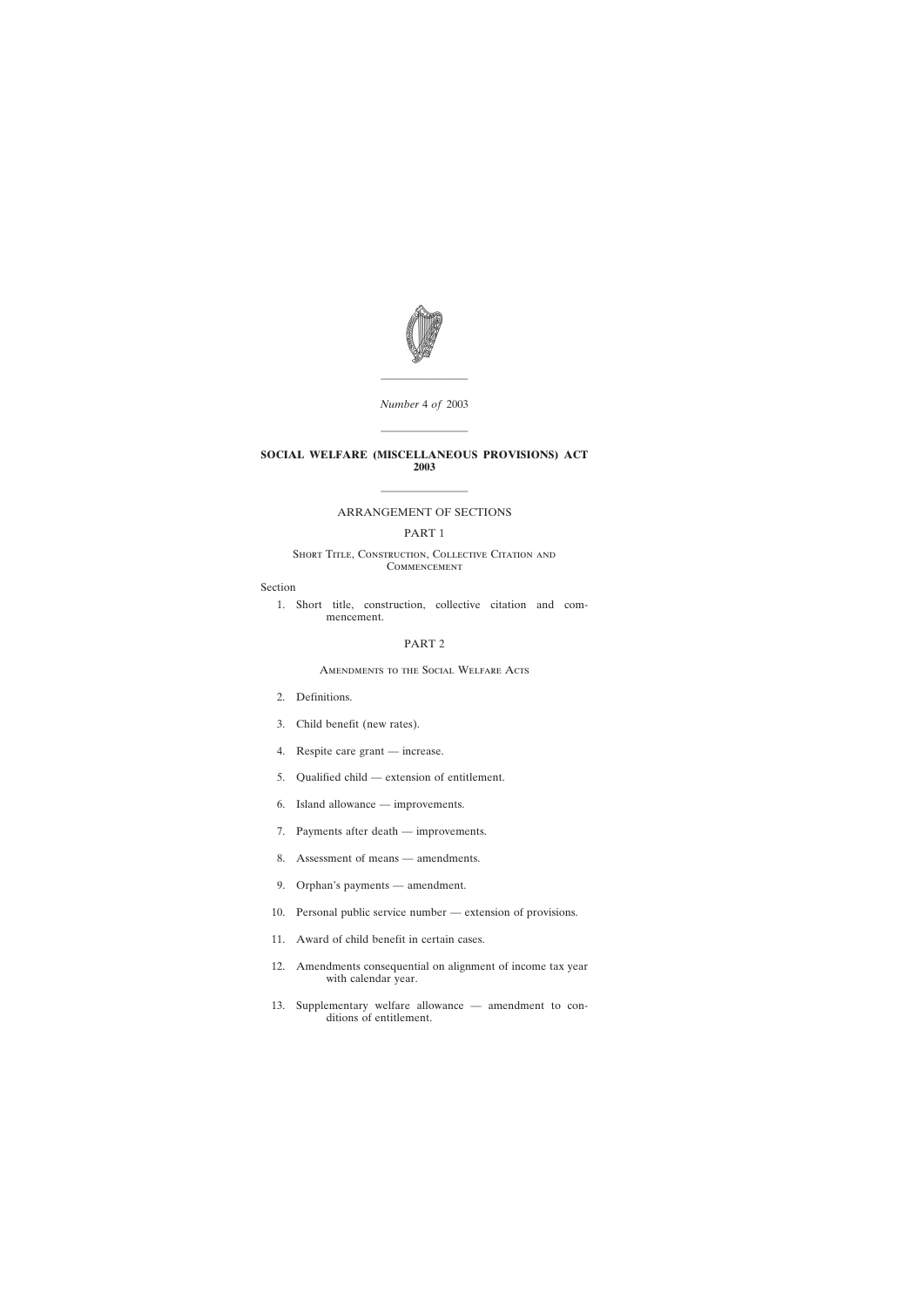Section

- [14. Conditions for grant of supplementary welfare allowance](#page-13-0)  [amendment.](#page-13-0)
- [15. Grant of supplementary welfare allowance in cases of](#page-14-0) [urgency — amendment.](#page-14-0)
- [16. Amendments to section 2 of Principal Act.](#page-14-0)
- [17. Employment contributions amendment.](#page-14-0)
- [18. Employment contributions amendment to payment of con](#page-14-0)[tribution and keeping of records.](#page-14-0)
- [19. Employed contributors and insured persons agency](#page-14-0) [workers.](#page-14-0)

### PART 3

### Miscellaneous Amendments

- [20. Amendments to Health Contributions Act 1979.](#page-15-0)
- [21. Amendments to National Training Fund Act 2000.](#page-16-0)
- [22. Amendment of Ombudsman Act 1980.](#page-17-0)
- [23. Amendments to Freedom of Information Act 1997.](#page-17-0)
- [24. Amendments to Pensions Act 1990.](#page-18-0)

### **[SCHEDULE](#page-19-0)**

### Amendments to Pensions Act 1990

# ———————— ACTS REFERRED TO

| Aliens Act 1935                                    | 1935, No. 14 |
|----------------------------------------------------|--------------|
| Education Act 1998                                 | 1998, No. 51 |
| Employment Agency Act 1971                         | 1971, No. 27 |
| <b>Employment Equality Act 1998</b>                | 1998, No. 21 |
| Freedom of Information Act 1997                    | 1997, No. 13 |
| Health Contributions Act 1979                      | 1979, No. 4  |
| Higher Education Authority Act 1971                | 1971, No. 22 |
| Insurance Act 1989                                 | 1989, No. 3  |
| Maternity Protection Act 1994                      | 1994, No. 34 |
| National Training Fund Act 2000                    | 2000, No. 41 |
| Ombudsman Act 1980                                 | 1980, No. 26 |
| Ombudsman for Children Act 2002                    | 2002, No. 22 |
| Payment of Wages Act 1991                          | 1991, No. 25 |
| Pensions Act 1990                                  | 1990, No. 25 |
| Pensions (Amendment) Act 2002                      | 2002, No. 18 |
| Pensions Acts 1990 to 2002                         |              |
| Refugee Act 1996                                   | 1996, No. 17 |
| Social Welfare Act 1993                            | 1993, No. 5  |
| Social Welfare Act 1996                            | 1996, No. 7  |
| Social Welfare Act 1997                            | 1997, No. 10 |
| Social Welfare Act 1999                            | 1999, No. 3  |
| Social Welfare Act 2000                            | 2000, No. 4  |
| Social Welfare Act 2001                            | 2001, No. 5  |
| Social Welfare Act 2002                            | 2002, No. 31 |
| Social Welfare (Consolidation) Act 1993            | 1993, No. 27 |
| Social Welfare (Miscellaneous Provisions) Act 2002 | 2002, No. 8  |
| Social Welfare (No. 2) Act 1993                    | 1993, No. 32 |
| Taxes Consolidation Act 1997                       | 1997, No. 39 |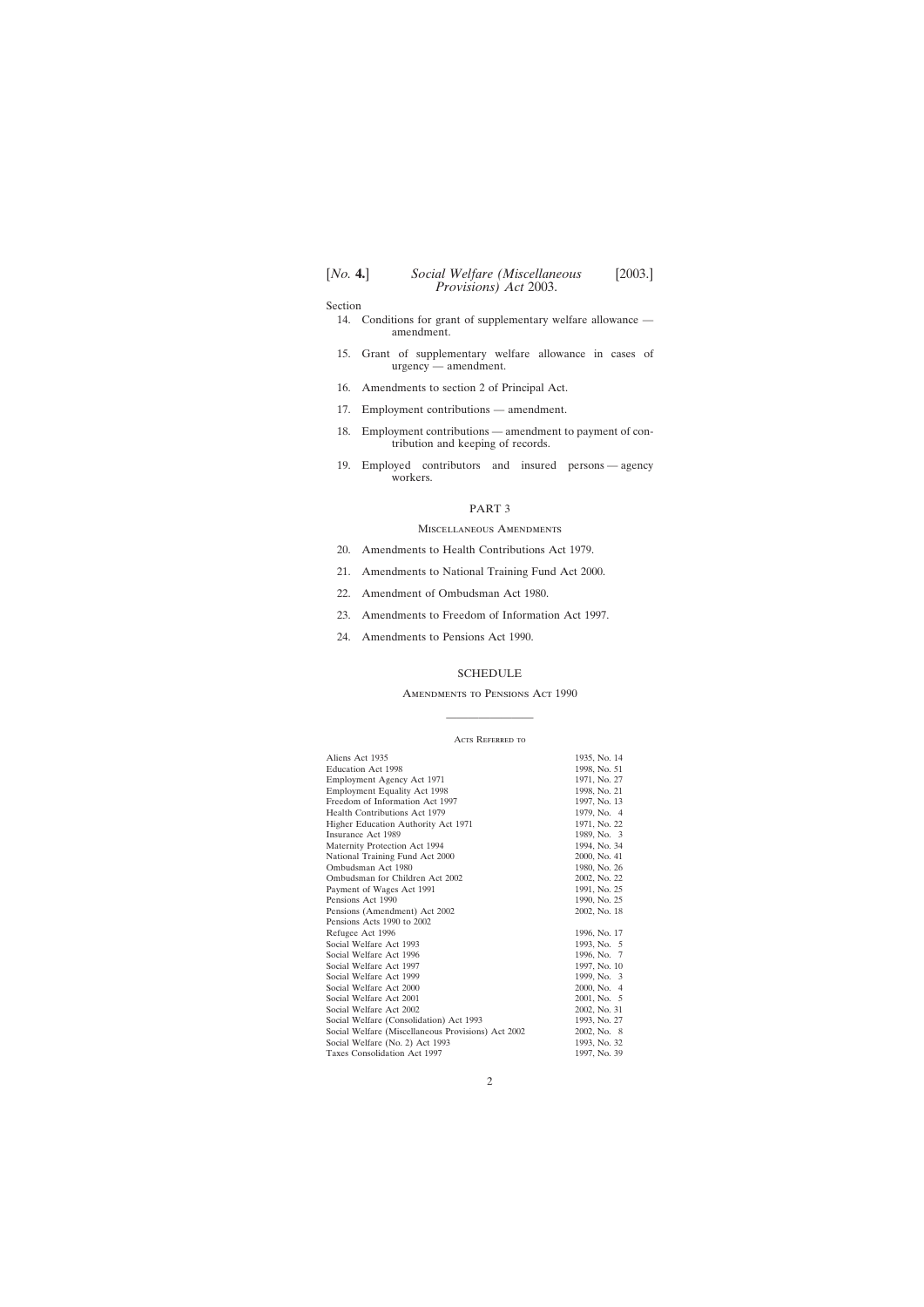<span id="page-2-0"></span>

*Number* 4 *of* 2003

————————

————————

## **SOCIAL WELFARE (MISCELLANEOUS PROVISIONS) ACT 2003**

————————

## AN ACT TO AMEND AND EXTEND THE SOCIAL WELFARE ACTS, THE HEALTH CONTRIBUTIONS ACT 1979, THE NATIONAL TRAINING FUND ACT 2000, THE OMBUDS-MAN ACT 1980, THE FREEDOM OF INFORMATION ACT 1997 AND THE PENSIONS ACT 1990. [28*th March*, 2003]

### BE IT ENACTED BY THE OIREACHTAS AS FOLLOWS:

### PART 1

SHORT TITLE, CONSTRUCTION, COLLECTIVE CITATION AND COMMENCE-**MENT** 

**1.**—(1) This Act may be cited as the Social Welfare Short title, (Miscellaneous Provisions) Act 2003.

construction, collective citation and

(2) The Social Welfare Acts and *sections 1* to *18* of this Act shall commencement. be read together as one.

(3) *Section 24* of this Act and the Pensions Acts 1990 to 2002 may be cited together as the Pensions Acts 1990 to 2003.

(4) *Sections 11, 13, 15, 16, 17, 18, 20, 21, 23* and *24* of this Act shall come into operation on such day or days as the Minister may appoint by order or orders either generally or with reference to any particular purpose or provision, and different days may be so fixed for different purposes and different provisions and for the amendments effected by the said *section 24* to the Pensions Act 1990.

### PART 2

Amendments to the Social Welfare Acts

**2.**—In this Act—

"Act of 1997" means the Social Welfare Act 1997;

''Act of 1999'' means the Social Welfare Act 1999;

''Act of 2000'' means the Social Welfare Act 2000;

Definitions.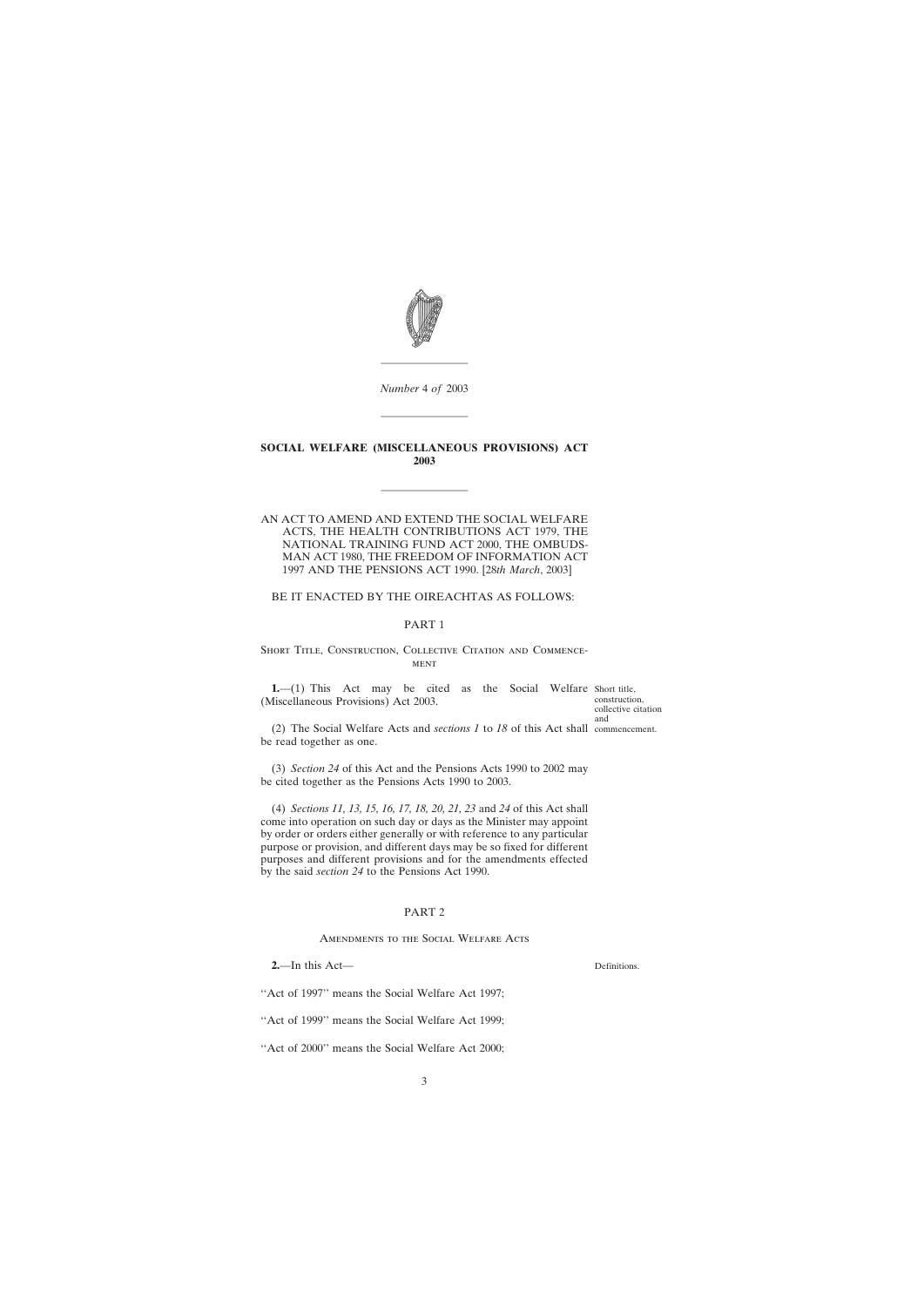<span id="page-3-0"></span>

|          | [2003.]<br>[No. 4.]<br>Social Welfare (Miscellaneous<br>Provisions) Act 2003. |
|----------|-------------------------------------------------------------------------------|
| Pr.2 S.2 | "Act of 2001" means the Social Welfare Act 2001;                              |
|          | "Act of 2002" means the Social Welfare Act 2002;                              |
|          | "Principal Act" means the Social Welfare (Consolidation) Act 1993.            |
|          |                                                                               |

Child benefit (new rates). **3.**—(1) The Fourth Schedule to the Principal Act is amended by substituting the following for Part III (inserted by section 2 of the Social Welfare (Miscellaneous Provisions) Act 2002):

### ''PART III

### Amounts of Child Benefit

| Amount for each of first 2 children | Amount for each child in excess of 2 |
|-------------------------------------|--------------------------------------|
| €125.60                             | €157.30                              |
|                                     |                                      |

(2) This section comes into operation on 1 April 2003.

Respite care grant — increase.

**4.**—(1) The Principal Act is amended in sections 82F(1) and 168A(2) (both as amended by section 3 of the Social Welfare (Miscellaneous Provisions) Act 2002) by substituting " $\epsilon$ 1,470" for  $\cdot$  €1,270'' and  $\cdot$  €735'' for  $\cdot$  €635''.

(2) This section comes into operation on 1 June 2003.

Qualified child extension of entitlement.

**5.**—(1) The Principal Act is amended—

(*a*) in section 2, by substituting the following for subsections (3), (4) (inserted by section 38 of the Social Welfare Act 1996) and (4A) (inserted by section 7 of the Social Welfare (Miscellaneous Provisions) Act 2002):

> ''(3) Subject to section 114(2), in this Act 'qualified child' means a person who is ordinarily resident in the State, is not detained in a reformatory or an industrial school, and—

(*a*) for the purposes of—

- (i) section 34(2), in the case of an applicant for disability benefit other than as referred to in paragraph (*b*),
- (ii) section  $41E(2)$  (inserted by the European Communities (Social Welfare) Regulations 1995 (S.I. No. 25 of 1995)), in the case of an applicant for health and safety benefit other than as referred to in paragraph (*b*),
- (iii) section  $45(2)$ , in the case of an applicant for unemployment benefit other than as referred to in paragraph (*b*),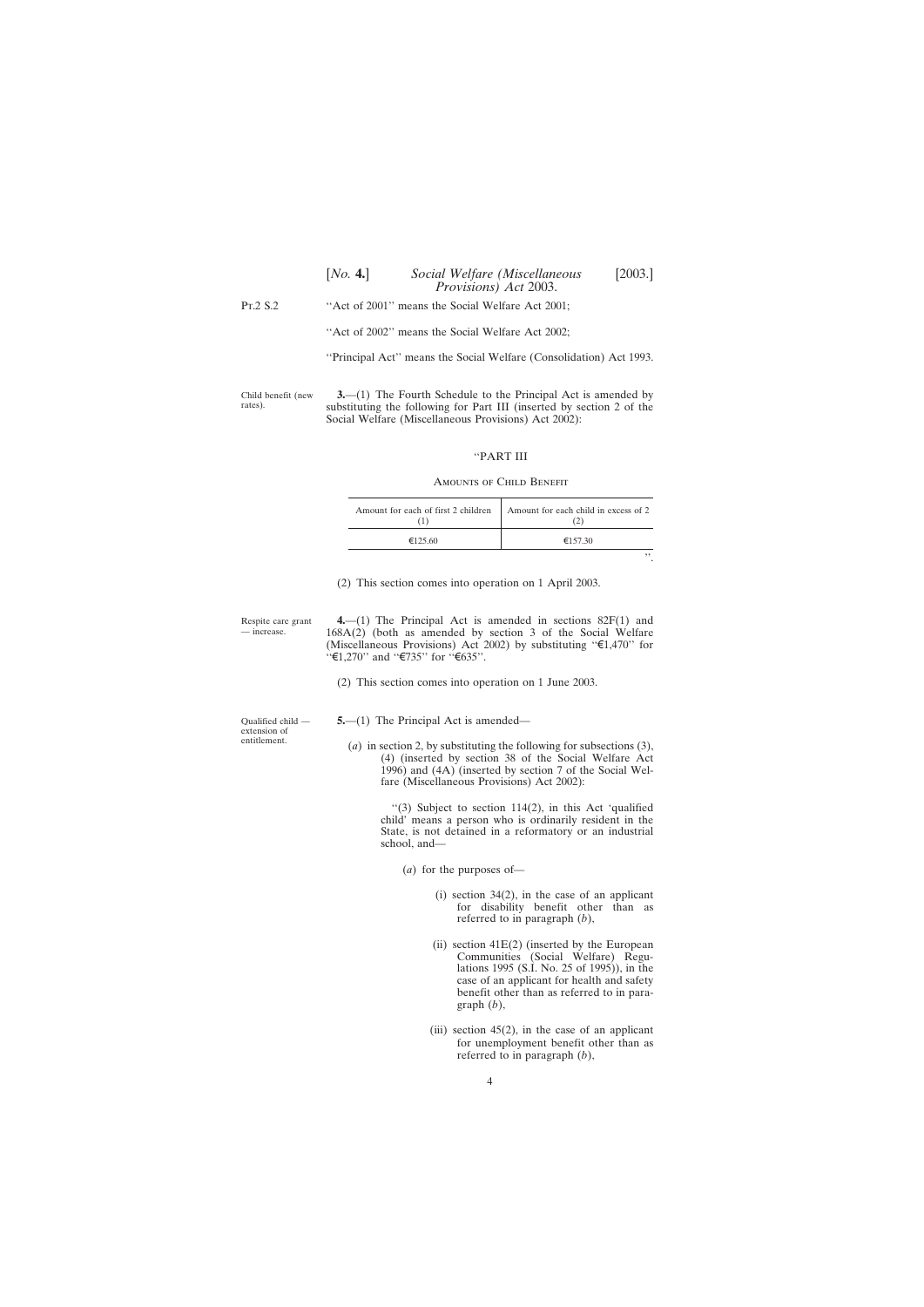- (iv) section 55(2), in the case of an applicant Pt.2  $S$ .5 for injury benefit other than as referred to in paragraph (*b*), and
- (v) section  $121(1)(b)(ii)$ , in the case of an applicant for unemployment assistance other than as referred to in paragraph (*b*),

is under the age of 18 years or is of or over the age of 18 years, and is regarded as attending a course of study referred to in section 126(3)(*a*),

and

- (*b*) for the purposes of—
	- (i) sections  $60(9)$ ,  $62(1)$ ,  $82D(1)$ ,  $87(2)$ , 91(2), 99(2), 104(1), 106, 116A, 128(1)(*b*), 136(1), 148(1), 159(1), 165(1), 191C(1)(*b*), 191N(1)(*b*) and 198,
	- (ii) section  $34(2)$ , in the case of an applicant who, in respect of any period of interruption of employment has been entitled to or is in receipt of disability benefit for not less than 156 days, or, subject to such conditions and in such circumstances as may be prescribed, has been entitled to or has been in receipt of disability benefit and a relevant payment for not less than 156 days,
	- (iii) section  $41E(2)$ , in the case of an applicant who, in respect of a period of health and safety leave under the Maternity Protection Act 1994, has been entitled to or is in receipt of health and safety benefit for not less than 156 days, or, subject to such conditions and in such circumstances as may be prescribed, has been entitled to or has been in receipt of health and safety benefit and a relevant payment for not less than 156 days,
	- (iv) section  $45(2)$  or section  $121(1)(b)(ii)$ , in the case of an applicant who, in any continuous period of unemployment as read in accordance with section 120(3), has been entitled to or is in receipt of unemployment benefit or unemployment assistance for not less than 156 days, or, subject to such conditions and in such circumstances as may be prescribed, has been entitled to or has been in receipt of unemployment benefit or unemployment assistance and a relevant payment for not less than 156 days, and
	- (v) section 55(2), as it applies to disablement pension or in the case of an applicant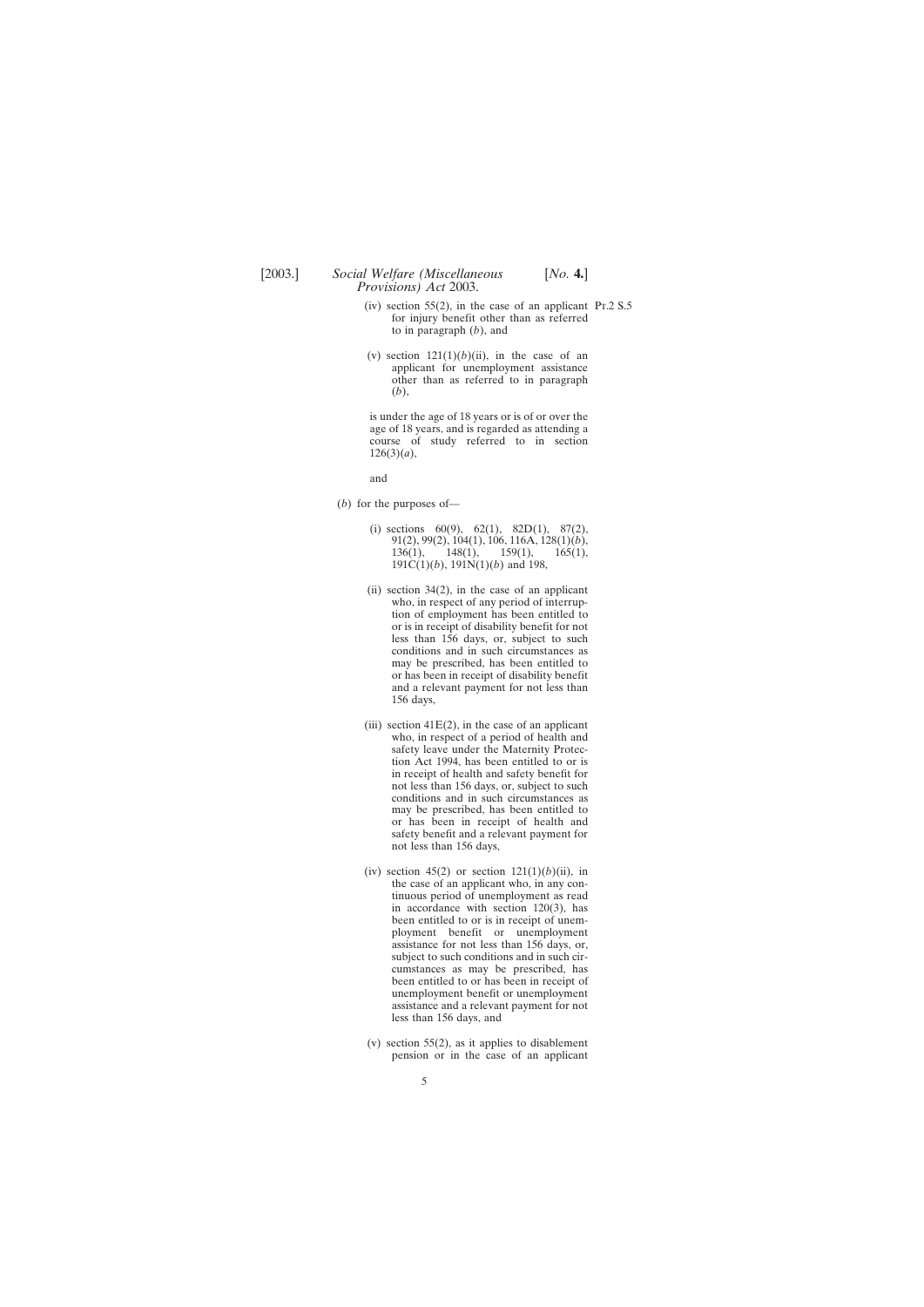## [*No.* **4.**] *Social Welfare (Miscellaneous* [2003.] *Provisions) Act* 2003.

who, in respect of any period of interruption of employment, has been entitled to or is in receipt of injury benefit and a relevant payment for not less than 156 days, subject to such conditions and in such circumstances as may be prescribed,

and for the purposes of this paragraph—

- (I) is under the age of 18 years, or
- (II) is of or over the age of 18 years and under the age of 22 years and is receiving fulltime education, the circumstances of which shall be specified in regulations, or
- (III) is of or over the age of 18 years and is regarded as attending a course of study referred to in section  $126(3)(a)$ .

(3A) In subsection (3) 'relevant payment' means any benefit specified in section 30(1) (other than old age (contributory) pension) or any assistance specified in section 118(1) (other than old age (non-contributory) pension).

- (4) (*a*) Notwithstanding subsection (3)(*b*)(II), a person receiving full-time education, in accordance with that provision, who attains the age of 22 years during an academic year shall continue to be regarded as a qualified child for the purposes of that provision, while receiving full-time education for the duration of that academic year.
	- (*b*) In this subsection 'academic year' has the same meaning as in section 126(2).
- (4A) (*a*) Subject to paragraph (*b*) and notwithstanding subsection  $(3)(a)$ , a person who attains the age of 18 years while attending a full-time day course of study, instruction or training at an institution of education, shall continue to be regarded as a qualified child for the purposes of that subsection until the earlier of the next following 30 June or until he or she completes the full-time day course.
	- (*b*) For the purposes of paragraph (*a*), the Minister may prescribe the conditions subject to which a person shall be regarded as attending a full-time day course of study, instruction or training at an institution of education.
	- (*c*) In this subsection—

'institution of education' has the same meaning as in section 126(2);

'relevant payment' means any benefit specified in section 30(1) (other than old age (contributory) pension) or any assistance

Pt.2 S.5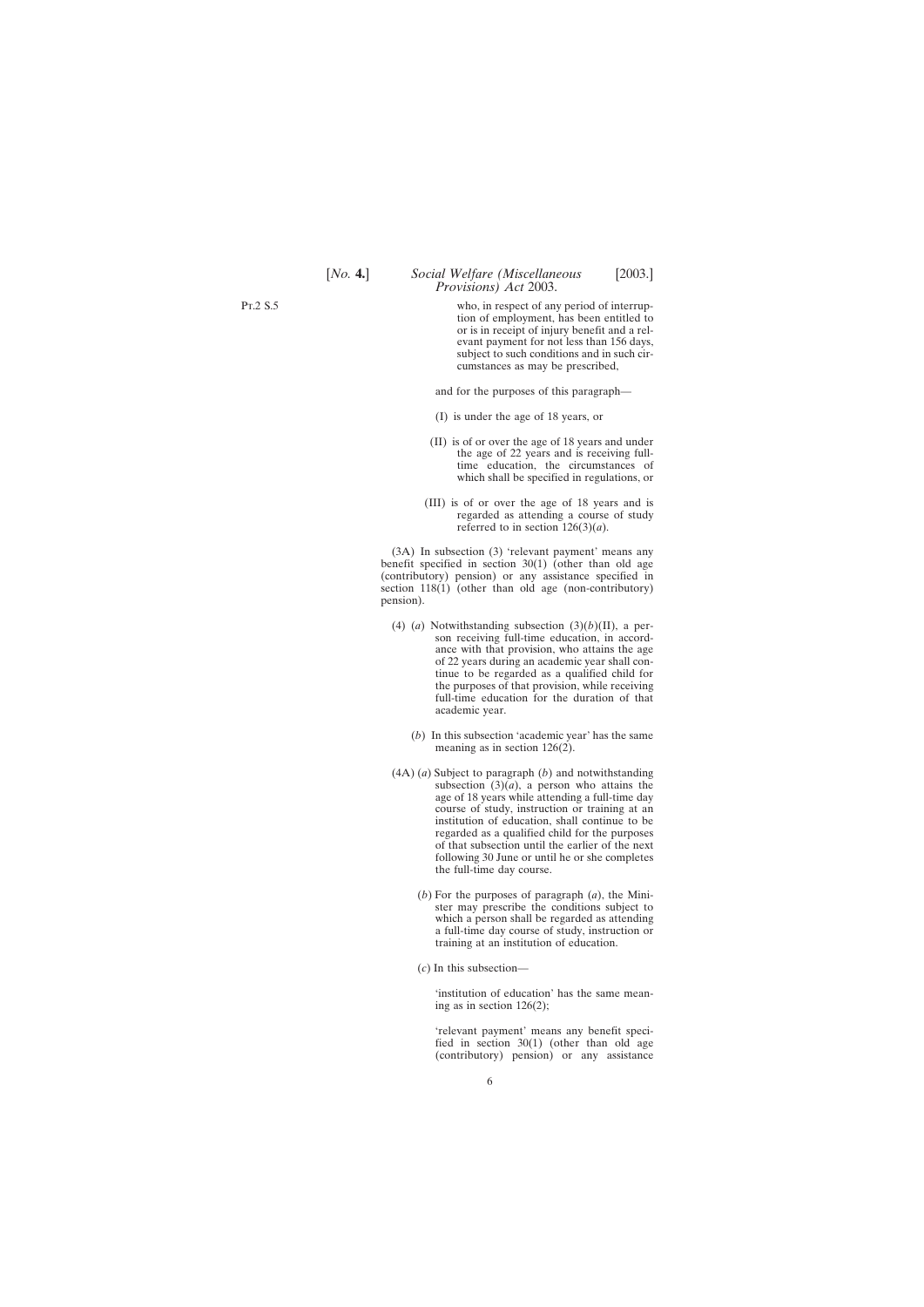specified in section  $118(1)$  (other than old age Pr.2 S.5) (non-contributory) pension).'',

- (*b*) in section 170 (as amended by section 28 of the Act of 1997), by deleting the definition of ''child dependant'', and
- (*c*) by inserting the following after section 170:

| "Definition<br>of 'child<br>dependant'. | $170A$ .— $(1)$ In this Chapter 'child depend-<br>ant' means, in relation to a beneficiary, any<br>child, not being a qualified adult, who is<br>dependent on that beneficiary for support<br>$and$ — |
|-----------------------------------------|-------------------------------------------------------------------------------------------------------------------------------------------------------------------------------------------------------|
|                                         |                                                                                                                                                                                                       |

- (*a*) in the case of a beneficiary (other than a beneficiary referred to in paragraph  $(b)$ ), is under the age of 18 years or is of or over the age of 18 years and is regarded as attending a course of study referred to in section  $126(3)(a)$ , or
- (*b*) in the case of a beneficiary who has been in receipt of supplementary welfare allowance for not less than 26 weeks or, subject to such conditions and in such circumstances as may be prescribed, has been entitled to or has been in receipt of supplementary welfare allowance and a relevant payment for not less than 156 days—
	- (i) is under the age of 18 years, or
	- (ii) is of or over the age of 18 years and under the age of 22 years and is receiving fulltime education, the circumstances of which shall be specified in regulations, or
	- (iii) is of or over the age of 18 years and is regarded as attending a course of study referred to in section 126(3)(*a*).
- (2) (*a*) Subject to paragraph (*b*) and notwithstanding subsection  $(1)(a)$ , a person who attains the age of 18 years while attending a full-time day course of study, instruction or training at an institution of education, shall continue to be regarded as a child dependant for the purposes of the said subsection (1)(*a*) until the earlier of the next following 30 June or until he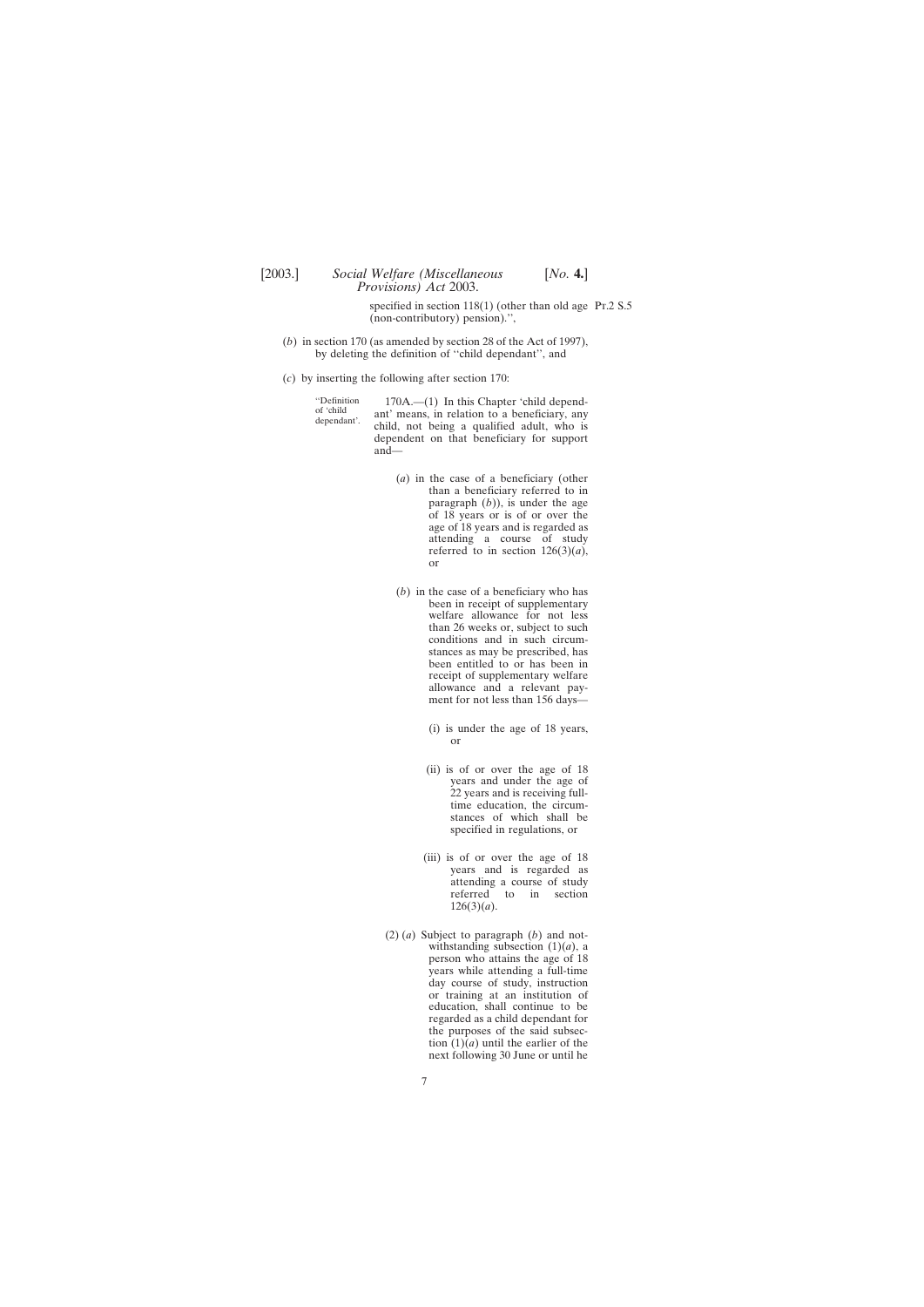<span id="page-7-0"></span>Pt.2 S.5

Island allowance improvements.

or she completes the full-time day course.

- (*b*) For the purposes of paragraph (*a*), the Minister may prescribe the conditions subject to which a person shall be regarded as attending a full-time day course of study, instruction or training at an institution of education.
- (*c*) In this subsection 'institution of education' has the same meaning as in section  $126(2)$ .".
- (2) This section comes into operation—
	- (*a*) in so far as it relates to unemployment assistance, pre-retirement allowance and farm assist, on 24 September 2003,
	- (*b*) in so far as it relates to unemployment benefit, on 25 September 2003, and
	- (*c*) in so far as it relates to disability benefit, health and safety benefit, injury benefit and supplementary welfare allowance, on 29 September 2003.

**6.**—(1) The Principal Act is amended—

(*a*) in section 99, by substituting the following for subsection (6) (inserted by section 15 of the Act of 2001):

> ''(6) The weekly rate of invalidity pension shall be increased by the amount set out in column (8) of Part I of the Second Schedule where the beneficiary is ordinarily resident on an island.'',

- (*b*) in section 191C(1) (as amended by section 17 of the Act of  $2001$ )—
	- (i) in paragraph (*b*), by deleting ''and'', and
	- (ii) by substituting the following for paragraph (*c*):
		- $f'(c)$  the amount set out in column (6) of that Part where the claimant or beneficiary is living alone, and
		- (*d*) the amount set out in column (8) of Part I of the Fourth Schedule where the claimant or beneficiary is ordinarily resident on an island.'',
- (*c*) by substituting the following for Part IV of the Second Schedule (inserted by section 2 of the Act of 2002):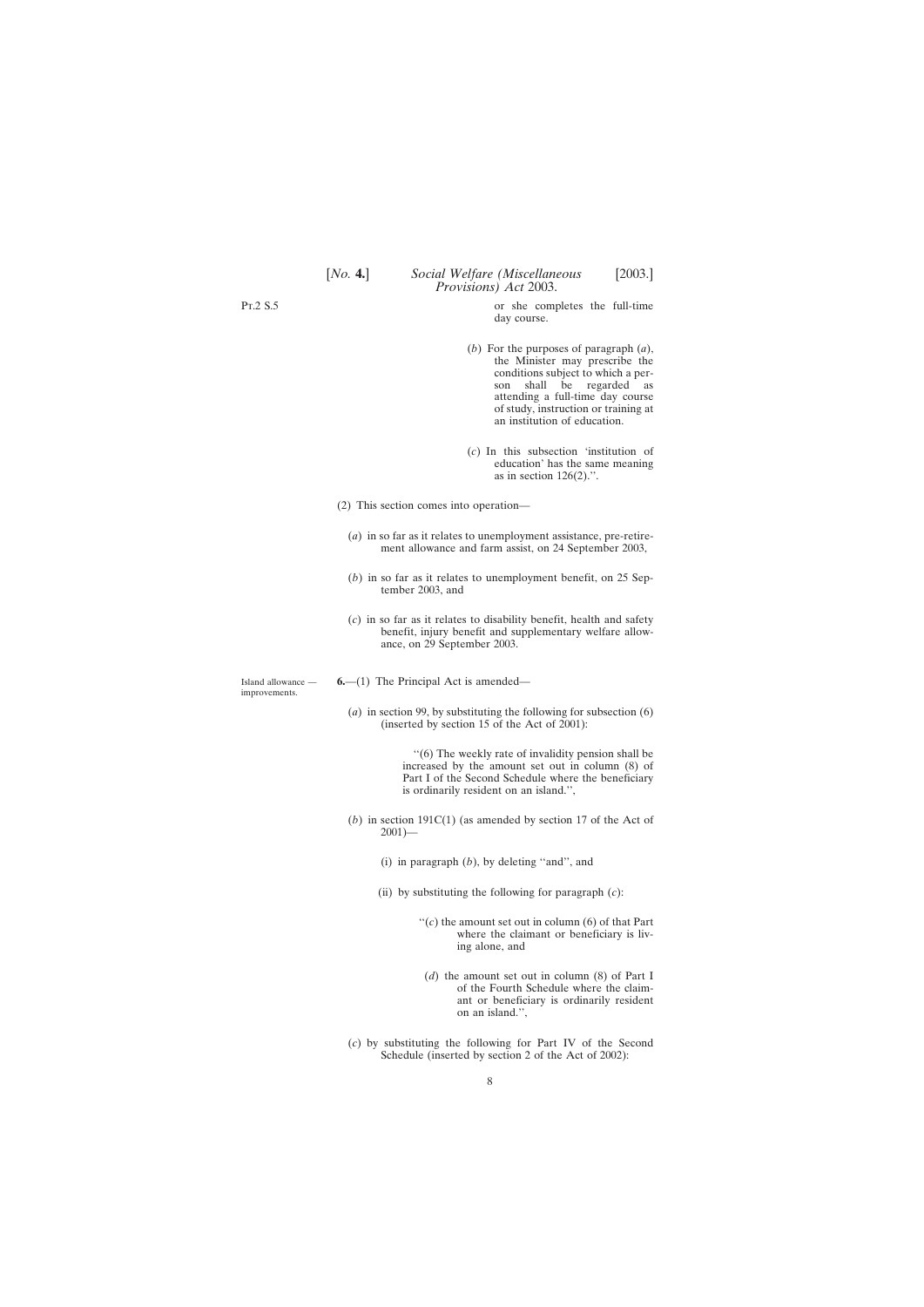## <span id="page-8-0"></span>[2003.] *Social Welfare (Miscellaneous* [*No.* **4.**] *Provisions) Act* 2003. ''PART IV Pt.2 S.6

| Description of Increase                                         | Weekly<br>Rate | Increase<br>where the<br>person is<br>living alone | Increase<br>where the<br>person is<br>ordinarily<br>resident<br>on an<br>island off<br>the coast<br>of Ireland<br>(where)<br>payable) |
|-----------------------------------------------------------------|----------------|----------------------------------------------------|---------------------------------------------------------------------------------------------------------------------------------------|
| (1)                                                             | (2)            | (3)                                                | (4)                                                                                                                                   |
| 1. Increase where the person is                                 | €              | €                                                  | €                                                                                                                                     |
| permanently incapable of<br>work<br>.                           | 124.80         | 7.70                                               | 12.70                                                                                                                                 |
| 2. Increase where the person<br>requires constant<br>attendance | 139.70         |                                                    |                                                                                                                                       |
|                                                                 |                |                                                    | ,,                                                                                                                                    |

### Increases of Disablement Pension

and

- (*d*) by inserting ''12.70'' in column (8) at reference 3 of Part I (amended by section 3 of the Act of 2002) of the Fourth Schedule.
- (2) This section comes into operation—
	- (*a*) in so far as it relates to disability allowance on 2 April 2003,
	- (*b*) in so far as it relates to invalidity pension on 3 April 2003, and
	- (*c*) in so far as it relates to disablement pension on 4 April 2003.

**7.**—(1) Section 210(2) (as amended by section 18 of the Act of Payments after  $2001$ ) of the Principal Act is amended by inserting the following after  $\frac{death -}{}$ paragraph (*aa*) (inserted by section 25 of the Act of 2000):

improvements.

- ''(*aaa*) where a person who is in receipt of disability benefit, unemployment benefit, invalidity pension, unemployment assistance, unemployability supplement, supplementary welfare allowance, pre-retirement allowance, disability allowance or farm assist dies, and his or her spouse is in receipt of a benefit specified in paragraphs (*a*) to (*kkkk*) and (*p*) of subsection (1) in his or her own right, payment of the deceased person's benefit shall continue to be made for a period of 6 weeks after the date of death and shall, during that period, be made to such person and subject to such conditions as may be prescribed, and''.
- (2) This section comes into operation on 1 June 2003.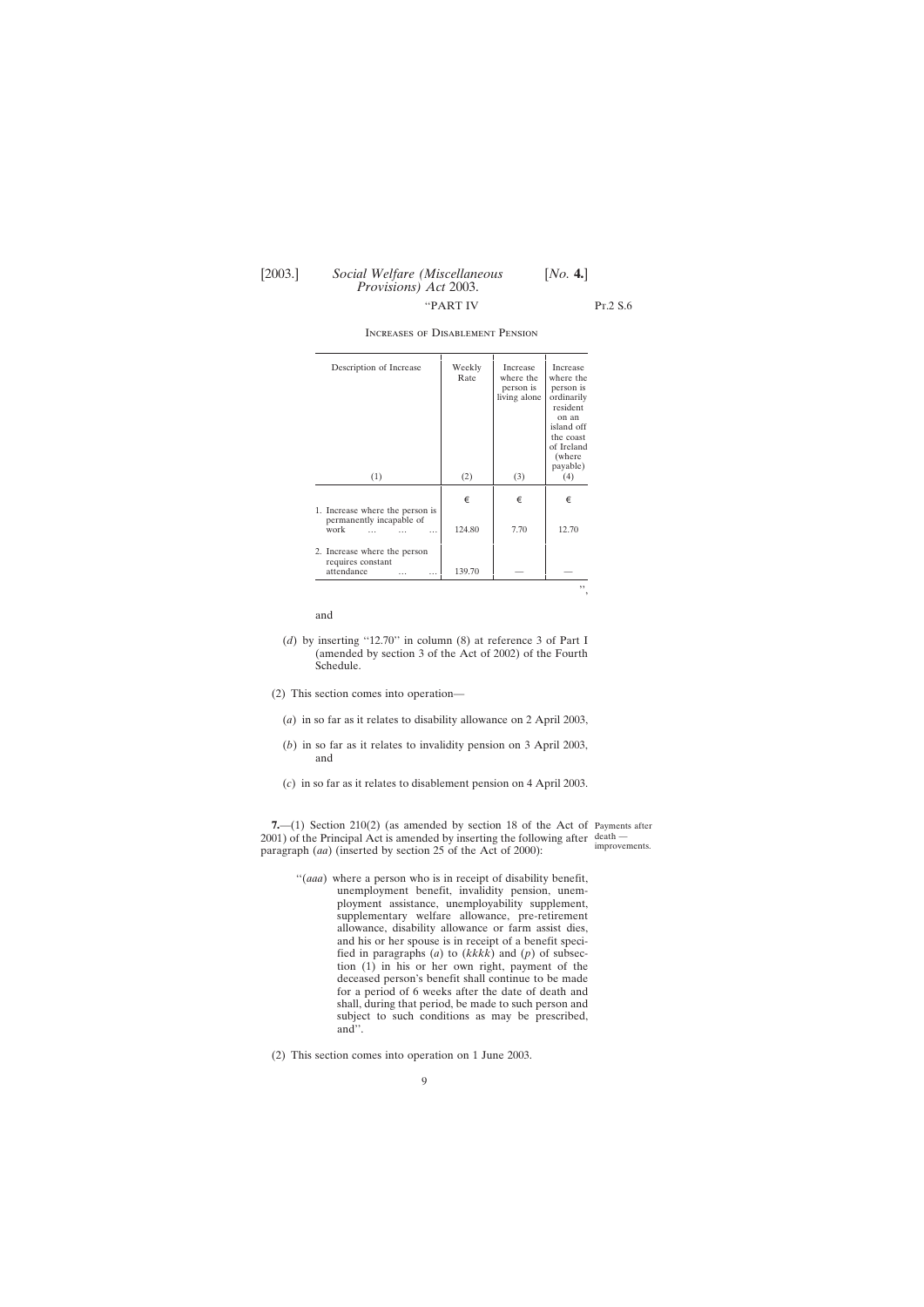<span id="page-9-0"></span>Pt.2

Assessment of means amendments.

- **8.**—(1) The Third Schedule to the Principal Act is amended—
	- (*a*) in Part I—
		- (i) in Rule 1(2) (as amended by section 26 of the Act of 1997)—
			- (I) by inserting ''and such non-cash benefits as may be prescribed,'' after ''household or otherwise,'', and
			- (II) by inserting the following after subparagraph (*s*) (as amended by section 21 of the Act of 2000):
				- ''(*ss*) any moneys received by way of maintenance payments (including maintenance payments made to or in respect of a qualified child) in so far as those payments do not exceed the<br>annual housing costs actually annual housing costs actually incurred by the person subject to the maximum amount that may be prescribed, together with one-half of any amount of maintenance payment in excess of the amount disregarded in respect of housing costs actually incurred (if any) and for the purpose of this subparagraph—

'housing costs' means rent or repayment of a loan entered into solely for the purpose of defraying money employed in the purchase, repair or essential improvement of the residence in which the person is, for the time being, residing;

'maintenance payment' means any payment received under or pursuant to any maintenance arrangement that may be prescribed,'',

and

(ii) by substituting the following for Rule  $1(5)$  (as amended by section 26 of the Act of 1997):

''(5) other than in the case of disability allowance and persons who have attained the age that may be prescribed, the yearly value of any benefit or privilege enjoyed by that person by virtue of residing with a parent or step-parent, and the Minister may prescribe by regulations the manner in which the value of such benefit and privilege may be calculated.'',

- (*b*) in Part II, in Rule 1(4), by substituting the following for paragraph (*s*):
	- "(s) for the purposes of old age (non-contributory) pension, blind pension, widow's (noncontributory) pension and one-parent family payment, moneys received by way of maintenance payments (including maintenance payments made to or in respect of a qualified child) in so far as they do not exceed the annual housing costs actually incurred by the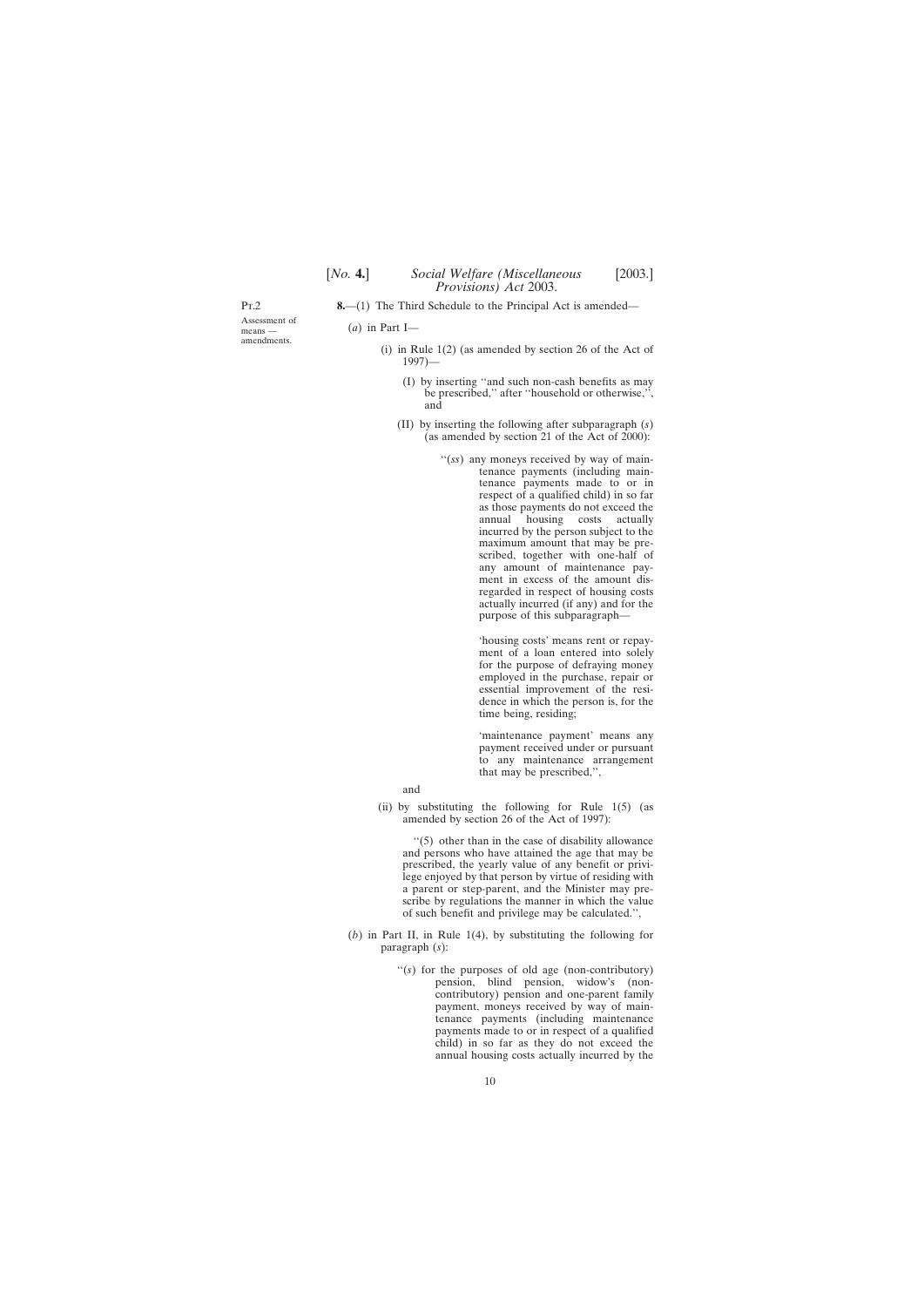## [2003.] *Social Welfare (Miscellaneous* [*No.* **4.**] *Provisions) Act* 2003.

person subject to such maximum amount as Pt.2 S.8 may be prescribed, together with one-half of any amount of maintenance payment in excess of the amount disregarded in respect of housing costs actually incurred (if any) and for the purpose of this subparagraph—

'housing costs' means rent or repayment of a loan entered into solely for the purpose of defraying money employed in the purchase, repair or essential improvement of the residence in which the person is, for the time being, residing;

'maintenance payments' means any payment received under or pursuant to such maintenance arrangement as may be prescribed,'',

- (*c*) in Part III, in Rule 1(1) (as amended by section 13 of the Act of 2001), by inserting ''and such non-cash benefits as may be prescribed'' after ''personal exertions'', and
- (*d*) in Part IV, in Rule 1(3) (as amended by section 13 of the Act of 2001), by—
	- (i) inserting ''and such non-cash benefits as may be prescribed,'' after ''household or otherwise,'', and
	- (ii) inserting the following after subparagraph  $(q)$ :
		- ''(*qq*) any moneys received by way of maintenance payments (including maintenance payments made to or in respect of a qualified child) in so far as those payments do not exceed the annual housing costs actually incurred by the person subject to the maximum amount that may be prescribed, together with one-half of any amount of maintenance payment in excess of the amount disregarded in respect of housing costs actually incurred (if any) and for the purpose of this subparagraph—

'housing costs' means rent or repayment of a loan entered into solely for the purpose of defraying money employed in the purchase, repair or essential improvement of the residence in which the person is, for the time being, residing;

'maintenance payment' means any payment received under or pursuant to any maintenance arrangement that may be prescribed,''.

(2) (*a*) Subject to *paragraph (b)* of this subsection, the amendments effected by *paragraphs (a)(i)(II), (b)* and *(d)* of *subsection (1)* of this section shall not apply to a person who is entitled to or is in receipt of any payment to which those paragraphs refer immediately before the coming into operation of this subsection in relation to that payment, where those amendments have the effect of increasing the means assessed in respect of that person under the Third Schedule to the Principal Act.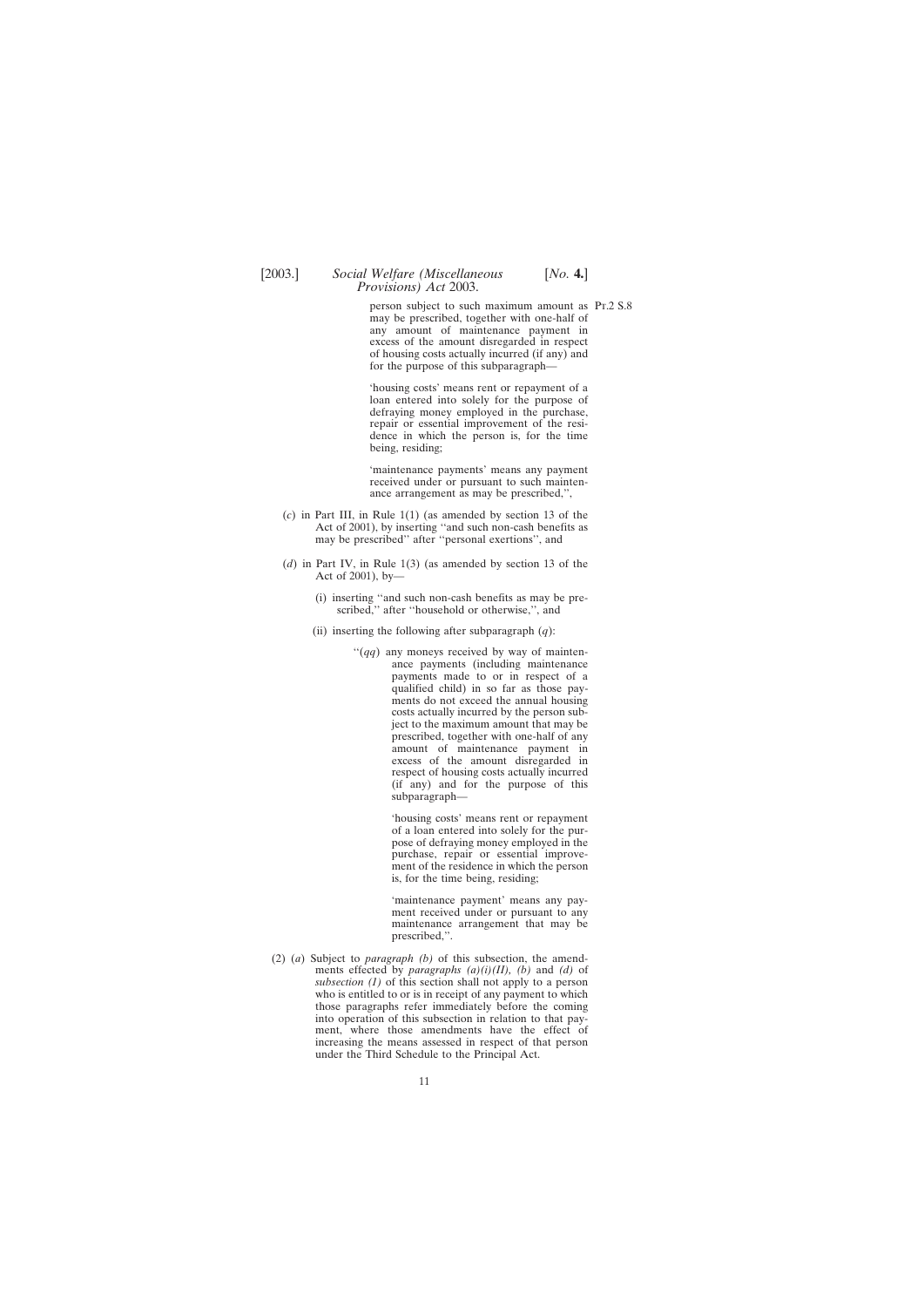## [*No.* **4.**] *Social Welfare (Miscellaneous* [2003.] *Provisions) Act* 2003.

(*b*) Where, after the coming into operation of the amendments referred to in *paragraph (a)* of this subsection, a person referred to in that paragraph has not been entitled to or has not been in receipt of any payments to which those amendments refer for a period of more than 52 consecutive weeks after the said coming into operation, then the said paragraph shall cease to apply to that person.

(3) This section, other than *paragraphs (a)(i)(I), (c)* and *(d)(i)*, comes into operation—

- (*a*) in so far as it relates to unemployment assistance, pre-retirement allowance and farm assist, on 30 April 2003,
- (*b*) in so far as it relates to disability allowance, on 7 May 2003, and
- (*c*) in so far as it relates to old age (non-contributory) pension, blind pension, widow's and widower's (non-contributory) pension, and orphan's (non-contributory) pension, on 9 May 2003.
- **9.**—(1) The Principal Act is amended—
	- (*a*) by substituting the following for section 106:

''106.—(1) Subject to this Act, orphan's (contributory) allowance shall be payable in respect of an orphan if the contribution condition in section 107 is satisfied.

(2) Orphan's (contributory) allowance shall not be payable for any period during which a payment is made under Article 14 of the Child Care (Placement of Children in Foster Care) Regulations 1995 (S.I. No. 260 of 1995) or Article 14 of the Child Care (Placement of Children with Relatives) Regulations 1995 (S.I. No. 261 of 1995).'',

and

(*b*) by inserting the following after section 148(3):

"(4) A pension shall not be payable in respect of any period during which a payment is made under Article 14 of the Child Care (Placement of Children in Foster Care) Regulations 1995 or Article 14 of the Child Care (Placement of Children with Relatives) Regulations 1995.''.

(2) This section comes into operation on 1 April 2003.

**10.**—The definition of ''specified body'' in section 223(1) (as amended by section 56 of the Pensions (Amendment) Act 2002) of the Principal Act is amended—

- (*a*) in paragraph (*n*), by deleting ''or'', and
- (*b*) by substituting the following for paragraph (*o*):
	- ''(*o*) the Central Statistics Office,

Personal public service number extension of provisions.

<span id="page-11-0"></span>Pt.2 S.8

Orphan's payments — amendment.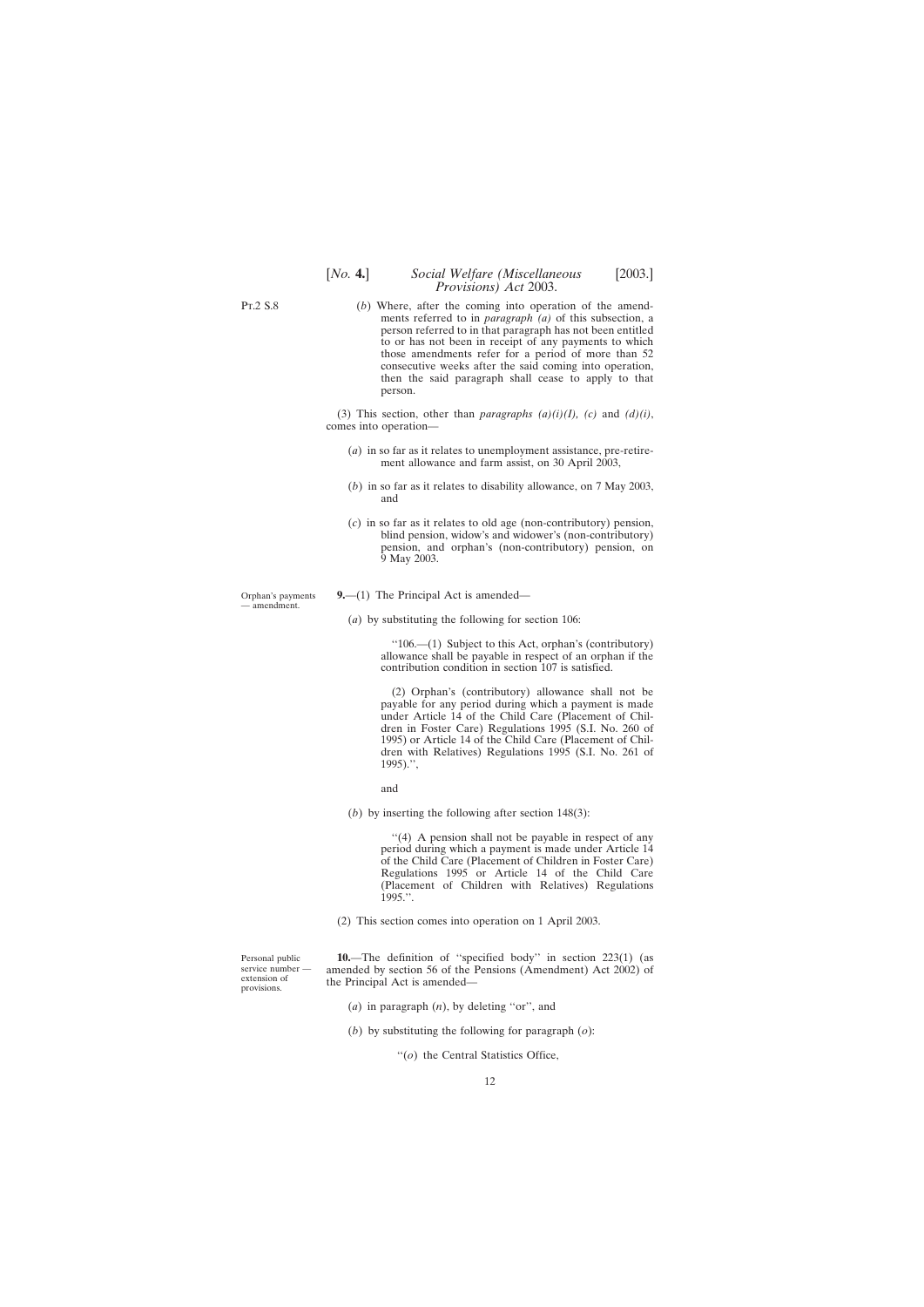- <span id="page-12-0"></span>(*p*) the Central Applications Office, PT.2 S.10
- (*q*) the National Cancer Registry Board,
- $(r)$  an tÚdarás um Ard-Oideachas,
- (*s*) National Education Welfare Board,
- (*t*) a body established by the Minister for Education and Science under section 54 of the Education Act 1998, or
- (*u*) such other persons as may be prescribed;'',

and

(*c*) by substituting the following for section 223D (inserted by section 32 of the Act of 2000):

> ''223D.—Notwithstanding anything contained in any other enactment, a specified body may share such information as may be prescribed with—

- (*a*) the Minister for Education and Science, where that Minister requires the information for the purpose of enabling him or her to provide education in accordance with section 6(*b*) of the Education Act 1998, or
- $(b)$  an tU $d$  darás um Ard-Oideachas, where that body requires the information for the purpose of performing its functions under paragraph (*a*), (*b*) or (*d*) of section 3 of the Higher Education Authority Act 1971.''.

**11.**—Section 247 (as amended by section 31 of the Act of 2000) of Award of child the Principal Act is amended by inserting the following after subsec-benefit in certain tion (3):

''(4) Notwithstanding subsections (1) to (3) and subject to subsection (5), where a person is in receipt of child benefit, the Minister may provide for the award of child benefit to that person in respect of a second or subsequent child on receipt of the information that may be prescribed, verified in the manner that may be prescribed, where the Minister is satisfied that the information is adequate to ensure that the award is made in accordance with this Act.

(5) In the case of an award made under subsection (4), any question which arises subsequently in relation to whether child benefit is or is not payable, or in relation to who is entitled to receive child benefit, shall be referred to a deciding officer for decision.''.

**12.**—Section 10 of the Social Welfare (Miscellaneous Provisions) Amendments Act 2002 is amended by substituting ''6 January 2003 and ending on consequential on 4 January 2004 and the benefit year commencing on 5 January 2004 alignment of and ending on 2 January 2005,'' for ''6 January 2003 and ending on with calendar year.4 January 2004,'' in each place where those words occur. income tax year

cases.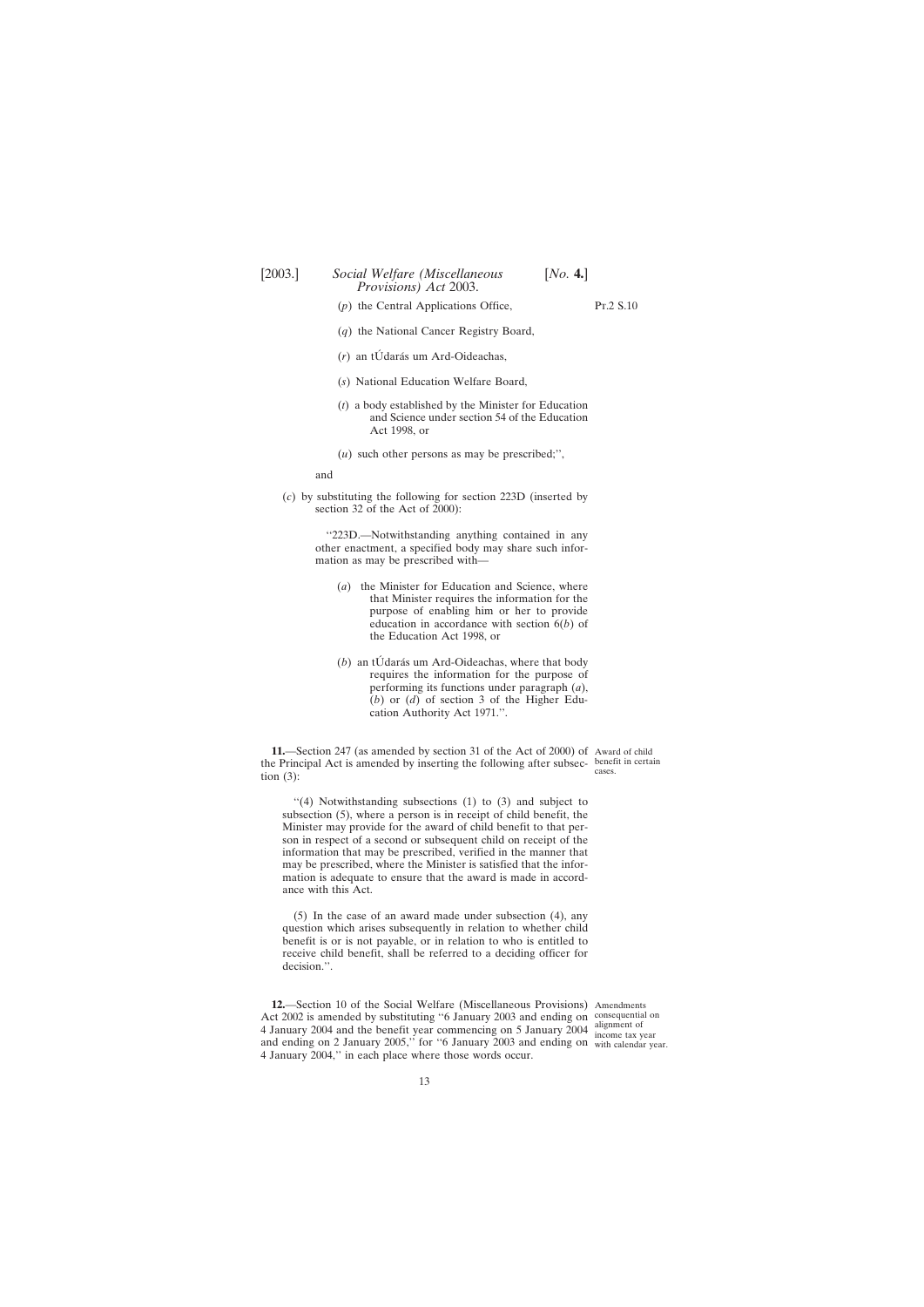## [*No.* **4.**] *Social Welfare (Miscellaneous* [2003.] *Provisions) Act* 2003.

<span id="page-13-0"></span>Pt.2

Supplementary welfare allowance — amendment to conditions of entitlement.

**13.**—Section 179 (as amended by paragraph 3 of the Sixth Schedule to the Principal Act) of the Principal Act is amended by inserting the following after subsection (2):

''(3) Without prejudice to the generality of subsection (1) and subject to subsection (4), regulations under subsection (1) may provide for the payment of a supplement towards the amount of rent payable by a person in respect of his or her residence.

- (4) (*a*) A person shall not be entitled to a payment referred to in subsection (3) where—
	- (i) the person is not lawfully in the State, or
	- (ii) the person has made an application to the Minister for Justice, Equality and Law Reform for a declaration under paragraphs (*a*) or (*c*) of section 8(1) of the Refugee Act 1996, other than a person—
		- (I) in respect of whom a declaration within the meaning of section 17 of the Refugee Act 1996 is in force,
		- (II) who is entitled under section 18 of the Refugee Act 1996 to enter and reside in the State,
		- (III) who is entitled under section 24 of the Refugee Act 1996 to enter and remain in the State, or
		- (IV) who has the permission of the Minister for Justice, Equality and Law Reform to remain in the State under the Aliens Act 1935.
	- (*b*) This subsection does not apply to persons who were in receipt of a payment referred to in subsection (3) before the coming into operation of this subsection.''.

**14.**—The Principal Act is amended by substituting the following for section 176 (as amended by section 30 of the Act of 1999):

"Conditions 176.—A health board or deciding officer may, for grant of subject to regulations made by the Minister under section 188, determine or decide that a person shall welfare allowance not be entitled to supplementar not be entitled to supplementary welfare allowance unless the person is—

- (*a*) registered for employment in such manner as the Minister may prescribe,
- (*b*) satisfies the conditions set out in subsections  $(1)(b)$  and  $(3A)$  of section 120, and
- (*c*) makes application for any statutory or other benefits or assistance to which the person may be entitled including such

Conditions for grant of supplementary welfare allowance — amendment.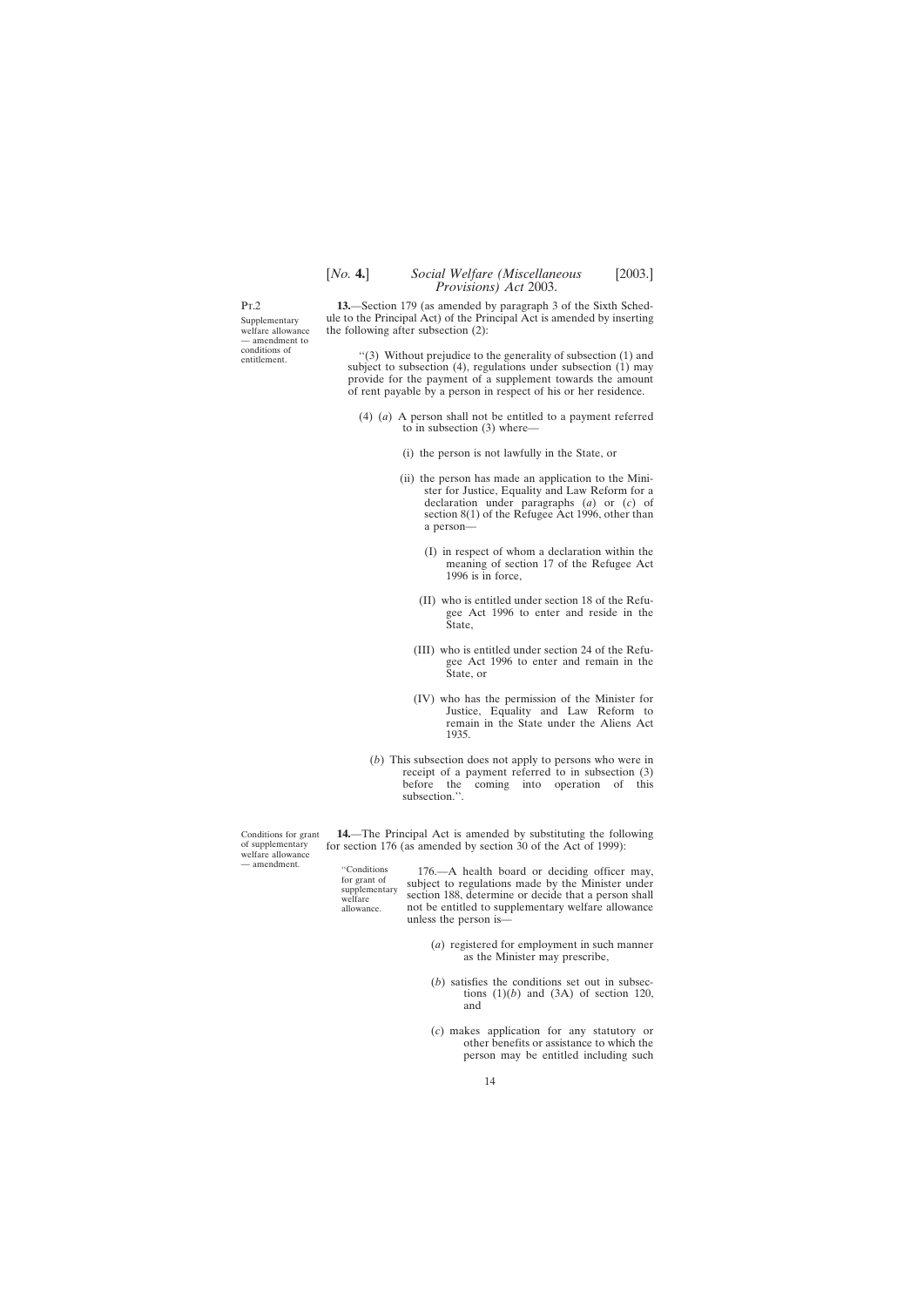benefits or assistance from countries Pr.2 S.14 other than the State.''.

<span id="page-14-0"></span>**15.**—Section 182(1) (as amended by section 30 of the Act of 1999) Grant of of the Principal Act is amended by substituting '', 174 or 179'' for supplementary "or 174".

**16.**—Section 2(1) of the Principal Act is amended—

(*a*) by inserting the following after the definition of ''developing country'' (inserted by section 11 of the Social Welfare (No. 2) Act 1993):

> '''emolument' means an emolument to which Chapter 4 of Part 42 of the Taxes Consolidation Act 1997 applies;'',

(*b*) by substituting the following for the definition of ''reckonable earnings'':

> '''reckonable earnings' means, subject to regulations and to section 78, emoluments derived from insurable employment or insurable (occupational injuries) employment;'',

- (*c*) in the definition of ''reckonable emoluments'' by deleting '', non-pecuniary emoluments'', and
- (*d*) in the definition of ''reckonable income'' by deleting '', nonpecuniary income''.

**17.**—Section 10(1) (as amended by section 8 of the Act of 2001) Employment of the Principal Act is amended by inserting the following after para-contributions graph (*d*):

''(*e*) For the purposes of this Chapter—

'payment' includes a notional payment;

'notional payment' shall be read in accordance with the specified provision;

'specified provision' means any provision in a Bill entitled the Finance Bill 2003 presented by the Minister for Finance on 4 February 2003 in so far as that provision relates to the application of section 985 of the Taxes Consolidation Act 1997 to certain perquisites.''.

**18.**—Section 14(5) of the Principal Act is amended by substituting Employment ''emoluments'' for ''earnings''.

contributions amendment to payment of contribution and keeping of records.

**19.**—The Principal Act is amended—

(*a*) in section 9, by inserting the following after subsection (3):

"(4) For the purposes of this Part, with regard to employment specified in paragraph 13 (inserted by *section 19* of the *Social Welfare (Miscellaneous Provisions) Act 2003*) of Part I of the First Schedule, the

welfare allowance in cases of urgency — amendment.

Amendments to section 2 of Principal Act.

amendment.

Employed contributors and insured persons —

agency workers.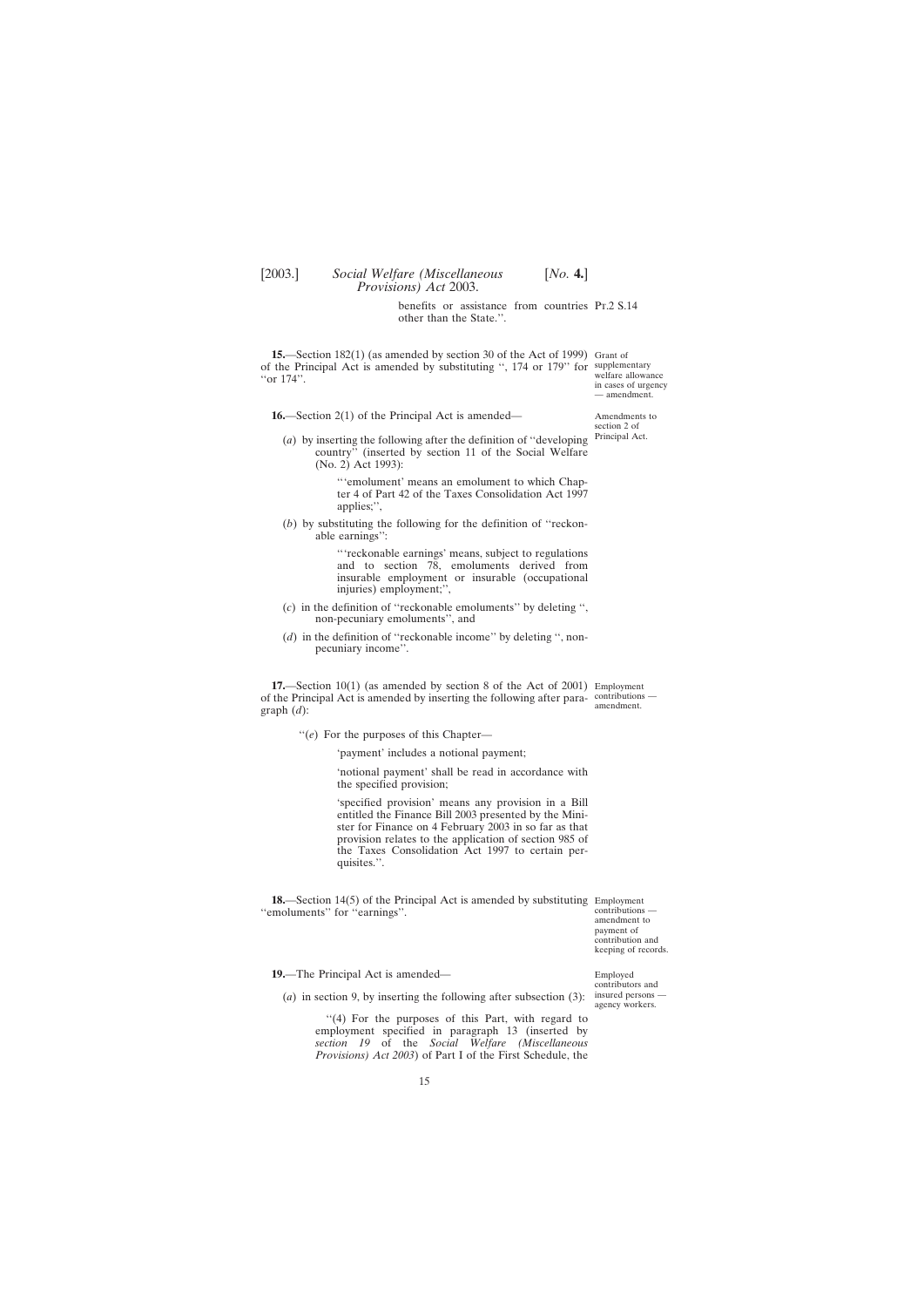<span id="page-15-0"></span>Pt.2 S.19

person who is liable to pay the wages or salary of the individual concerned in respect of the work or service concerned is deemed to be the individual's employer.'',

and

(*b*) in the First Schedule, by inserting the following after paragraph 12 (inserted by section 12 of the Social Welfare Act  $1996$ :

> ''13. Employment whereby an individual agrees with another person, who is carrying on the business of an employment agency within the meaning of the Employment Agency Act 1971 and is acting in the course of that business, to do or perform personally any work or service for a third person (whether or not the third person is a party to the contract and whether or not the third person pays the wages or salary of the individual in respect of the work or service).''.

### PART 3

### Miscellaneous Amendments

**20.**—The Health Contributions Act 1979 is amended—

Amendments to Health Contributions Act 1979.

(*a*) in section 1, by substituting the following for the definition of ''emoluments'':

> '''emoluments' means, subject to regulations, emoluments to which Chapter 4 of Part 42 of the Taxes Consolidation Act 1997 applies, but without regard to section 1017 of that Act, other than payments under the Social Welfare (Consolidation) Act 1993;'',

(*b*) in section 6, by inserting the following after subsection (2):

''(3) For the purposes of this section—

'payment' includes a notional payment;

'notional payment' shall be read in accordance with the specified provision;

'specified provision' means any provision in a Bill entitled the Finance Bill 2003 presented by the Minister for Finance on 4 February 2003 in so far as that provision relates to the application of section 985 of the Taxes Consolidation Act 1997 to certain perquisites.'',

and

- (*c*) in section 10—
	- (i) by substituting the following for subsection (1):

''(1) In relation to health contributions referred to in section 6 or 7 of this Act, the Minister may make regulations, subject to this Act, providing for—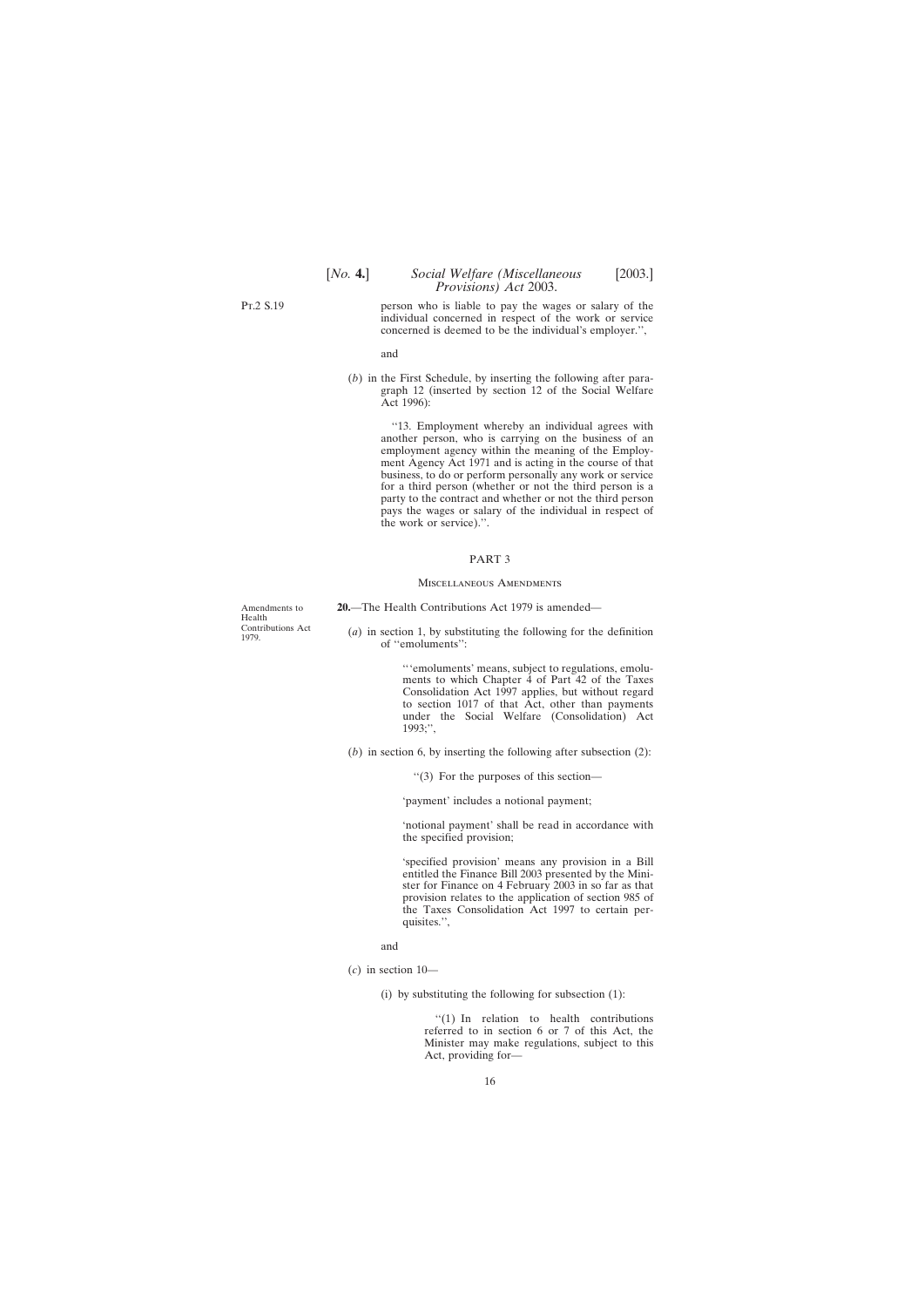- <span id="page-16-0"></span>(*a*) the determination of liability for health Pt.3 S.20 contributions;
- (*b*) the time and manner of payment of health contributions;
- (*c*) the collection and the recovery of, and the furnishing of information in relation to, health contributions;
- (*d*) the charging of interest due on arrears of health contributions;
- (*e*) the waiving of interest due on arrears of health contributions;
- (*f*) the estimation of amounts due in respect of health contributions, and the review of such estimates;
- (*g*) adjustment in any case of underpayment or overpayment of health contributions;
- (*h*) any matter ancillary or incidental to any of the matters referred to in paragraphs (*a*) to (*g*) of this subsection.'',

### and

- (ii) in subsection  $(3)(a)$ , by substituting the following for subparagraph (i):
	- ''(i) the provisions of any enactment, regulation or rule of court relating to the inspection of records, the estimation, collection and recovery (including the provisions relating to the offset of taxes and appropriation of payments in Chapter 5 of Part 42 of the Taxes Consolidation Act 1997) of income tax, or relating to appeals in relation to income tax, or the publication of names of persons under section 1086 of the Taxes Consolidation Act 1997, shall apply in relation to health contributions which the Collector-General is obliged to collect as if the contributions were an amount of income tax.''.

**21.**—The National Training Fund Act 2000 is amended—

Amendments to National Training Fund Act 2000.

(*a*) in section 4 by inserting the following after subsection (12):

''(13) For the purposes of this section—

'payment' includes a notional payment;

'notional payment' shall be read in accordance with the specified provision;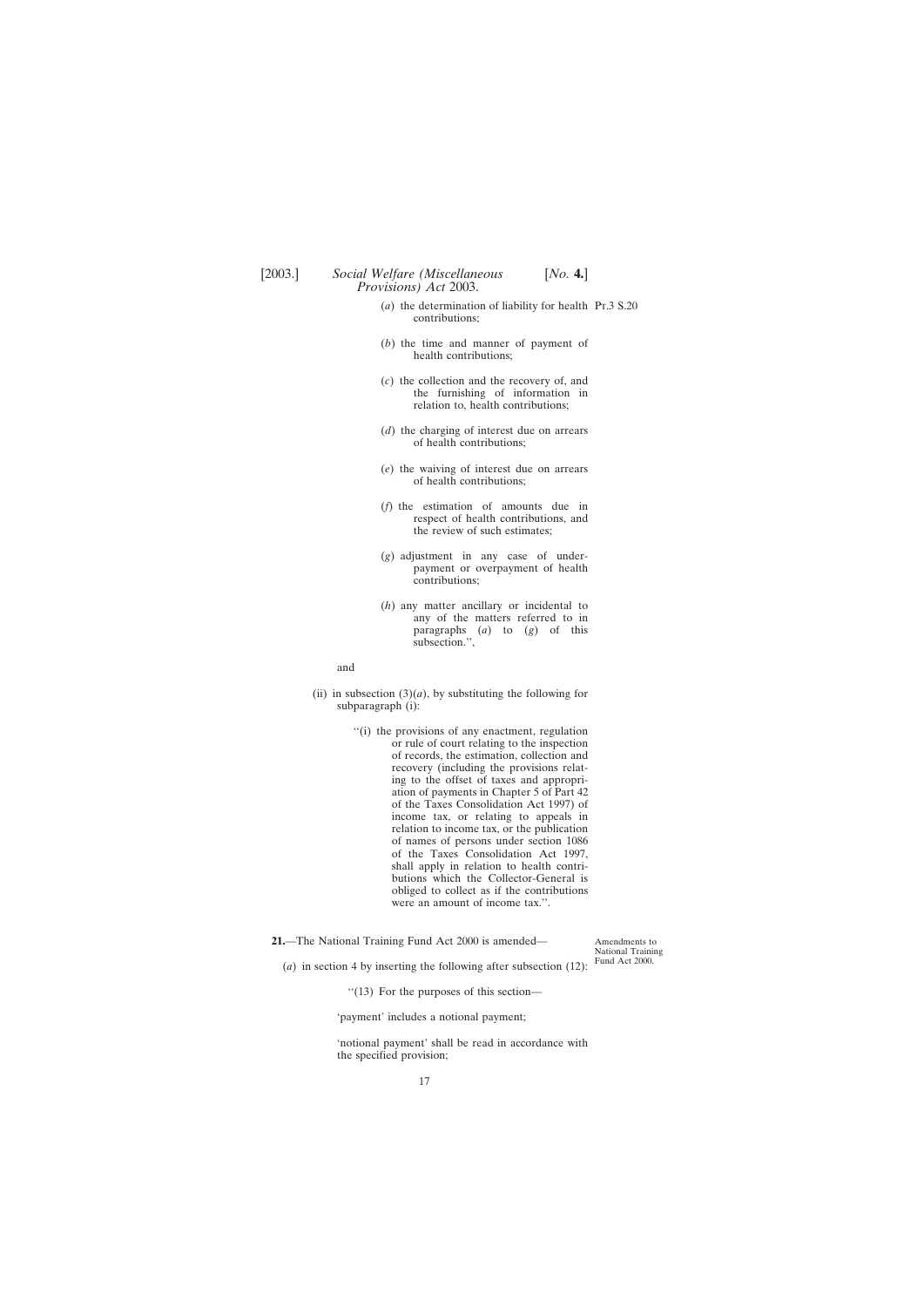'specified provision' means any provision in a Bill entitled the Finance Bill 2003 presented by the Minister for Finance on 4 February 2003 in so far as that provision relates to the application of section 985 of the Taxes Consolidation Act 1997 to certain perquisites.'',

(*b*) in section 5—

- (i) in subsection (1), by substituting ''Chapter 4 of Part 42'' for ''Part 42'', and
- (ii) by substituting the following for subsection (6):

''(6) The provisions of any enactment, regulation or rule of court relating to the inspection of records, the estimation, collection and recovery (including the provisions relating to the offset of taxes and appropriation of payments in Chapter 5 of Part 42 of the Taxes Consolidation Act 1997) of income tax, or relating to appeals in relation to income tax, or the publication of names of persons under section 1086 of the Taxes Consolidation Act 1997, shall apply in relation to the National Training Fund Levy which the Collector-General is obliged to collect as if the said levy were an amount of income tax which the employer was liable to remit.".

Amendment of Ombudsman Act 1980.

**22.**—The Ombudsman Act 1980 is amended in section 5(1) by renumbering paragraph (*gg*) (inserted by section 58 of the Pensions (Amendment) Act 2002) as paragraph (*ggg*).

**23.**—The Freedom of Information Act 1997 is amended—

(*a*) in section 2(1), in the definition of ''head of a public body'', by inserting the following after paragraph (*jj*) (inserted by the Ombudsman for Children Act 2002):

> ''(*jjj*) in relation to the office of Pensions Ombudsman, the Pensions Ombudsman,'',

and

- (*b*) in section  $46(1)(c)$  (as amended by the Ombudsman for Children Act 2002)—
	- (i) by deleting ''or'' at the end of subparagraph (iii), and
	- (ii) by substituting the following for subparagraph (iv):
		- "(iv) an examination or investigation carried out by the Ombudsman for Children under the Ombudsman for Children Act 2002, or
			- (v) an examination or investigation carried out by the Pensions Ombudsman under the Pensions Act 1990,'',

Amendments to Freedom of Information Act 1997.

<span id="page-17-0"></span>Pt.3 S.21

and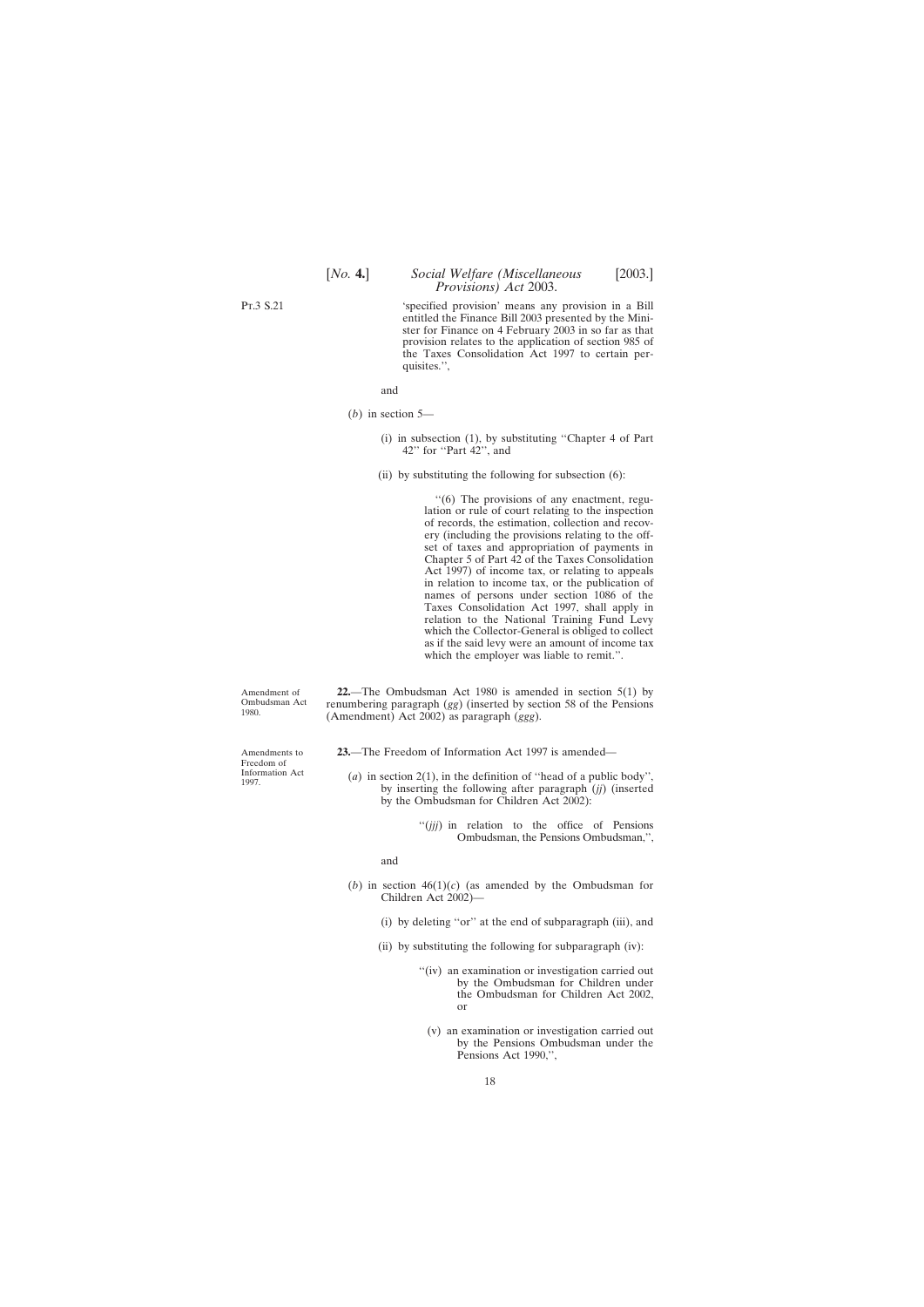# <span id="page-18-0"></span>[2003.] *Social Welfare (Miscellaneous* [*No.* **4.**] *Provisions) Act* 2003.

and Pr.3 S.23

(iii) in clause (II), by substituting '', the office of the Ombudsman for Children or the office of the Pensions Ombudsman'' for ''or the office of the Ombudsman for Children''.

**24.**—The Pensions Act 1990 is amended to the extent specified in Amendments to the *Schedule* to this Act. Pensions Act 1990.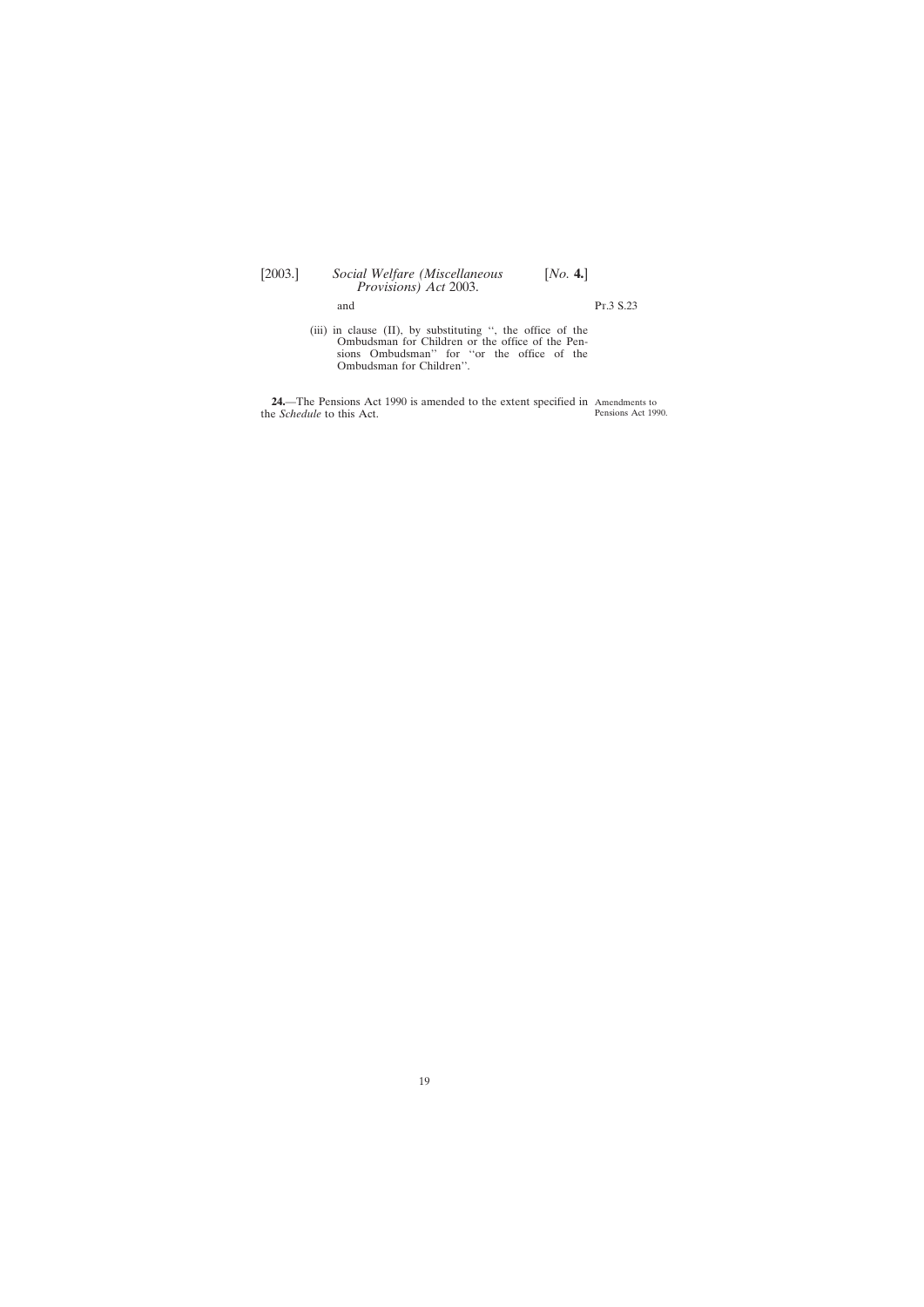# [*No.* **4.**] *Social Welfare (Miscellaneous* [2003.] *Provisions) Act* 2003. SCHEDULE

<span id="page-19-0"></span>*Section 24.*

## Amendments to Pensions Act 1990

| Item | Provision affected | Amendment                                                                                                                                                                                                                                                                                                                                                                                                                                                                                                                                                                                                                                            |
|------|--------------------|------------------------------------------------------------------------------------------------------------------------------------------------------------------------------------------------------------------------------------------------------------------------------------------------------------------------------------------------------------------------------------------------------------------------------------------------------------------------------------------------------------------------------------------------------------------------------------------------------------------------------------------------------|
| 1    | Section 2          | In the definition of "contract of employment" (inserted<br>by the Pensions (Amendment) Act 2002) substitute the<br>following for paragraph $(a)$ :                                                                                                                                                                                                                                                                                                                                                                                                                                                                                                   |
|      |                    | $\lq(a)$ a contract of service or apprenticeship, or".                                                                                                                                                                                                                                                                                                                                                                                                                                                                                                                                                                                               |
| 2    | Section 34         | Substitute the following for the proviso to subsection<br>(2) (as amended by the Pensions (Amendment) Act<br>$2002$ :                                                                                                                                                                                                                                                                                                                                                                                                                                                                                                                                |
|      |                    | "Provided that, in the case of a defined benefit<br>scheme, if the actuary advises the trustees that he is<br>reasonably satisfied that, if he were to prepare an<br>actuarial funding certificate under section 42 having<br>an effective date of the day upon which the amount<br>of the transfer payment is expected to be made, he<br>would not certify that the scheme satisfies the fund-<br>ing standard provided for in section 44, the amount<br>of the transfer payment applied by the trustees after<br>2 April 2003 may be reduced by the trustees, on the<br>advice of the actuary, having regard to the provisions<br>of section 48.". |
| 3    | Section 43         | ( <i>a</i> ) Substitute the following for subsection $(2)$ :                                                                                                                                                                                                                                                                                                                                                                                                                                                                                                                                                                                         |
|      |                    | "(2) Subject to subsections $(3)$ and $(4)$ , an actu-<br>arial funding certificate shall be submitted to the<br>Board by the trustees of the scheme within 9<br>months (or such other period as may be<br>prescribed) of the effective date of the cer-<br>tificate.".                                                                                                                                                                                                                                                                                                                                                                              |
|      |                    | $(b)$ Insert the following after subsection $(3)$ :                                                                                                                                                                                                                                                                                                                                                                                                                                                                                                                                                                                                  |
|      |                    | "(4) The Board, on application to it in that<br>behalf by the trustees of a scheme, may extend the<br>time limit provided for by subsection $(2)$ or $(3)$ or<br>in regulations made under subsection $(3)$ , as the<br>case may be, for a period not exceeding 6 months<br>where it considers the extension is appropriate<br>having regard to the circumstances of the appli-<br>cation concerned.".                                                                                                                                                                                                                                               |
| 4    | Section 49         | (a) In subsection $(2)$ , substitute "Subject to subsection<br>(3), a funding proposal shall" for "A funding pro-<br>posal shall".                                                                                                                                                                                                                                                                                                                                                                                                                                                                                                                   |
|      |                    | (b) Substitute the following for subsection $(3)$ :                                                                                                                                                                                                                                                                                                                                                                                                                                                                                                                                                                                                  |
|      |                    | "(3) The Board, on application to it in that<br>behalf by the trustees of a scheme, may, in<br>relation to the scheme, in the circumstances and<br>on the terms that it considers appropriate—                                                                                                                                                                                                                                                                                                                                                                                                                                                       |
|      |                    | (a) for the purposes of subsection $(2)(a)$ ,<br>specify a date later than the effective date<br>of the next actuarial funding certificate<br>where-                                                                                                                                                                                                                                                                                                                                                                                                                                                                                                 |
|      |                    | (i) the actuary concerned certifies that<br>the failure of the scheme to satisfy the<br>funding standard relates wholly or<br>mainly to the performance of relevant<br>markets in relation to investments<br>made with the resources of the<br>scheme and that the performance of<br>those markets in relation to those<br>investments is not inconsistent with<br>the performance generally of relevant<br>markets for investment in the same<br>period, and                                                                                                                                                                                        |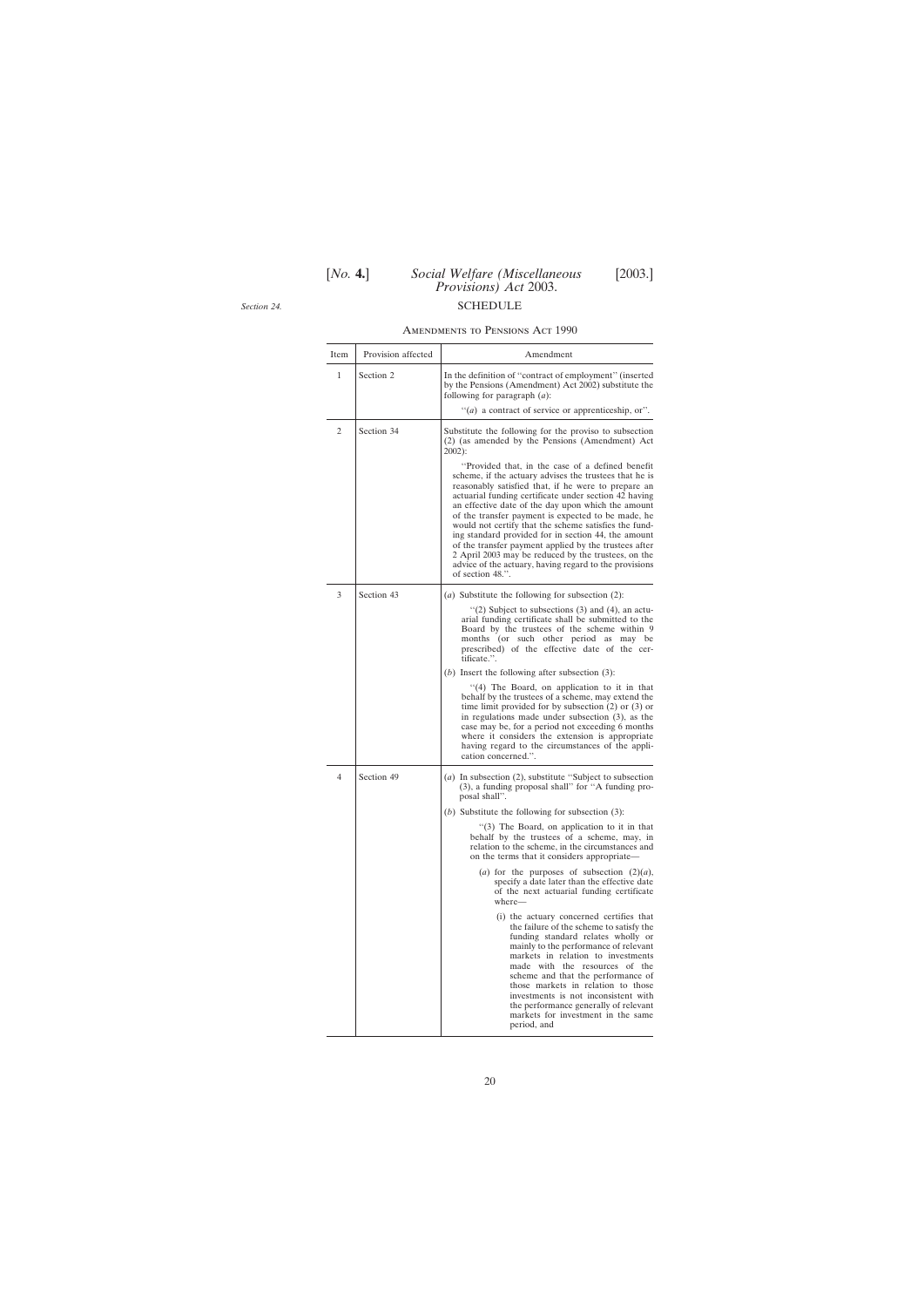## [2003.] *Social Welfare (Miscellaneous* [*No.* **4.**] *Provisions) Act* 2003.

| Item                                                     | Provision affected                                                                                                                                                                                                                                                                                                                                                              | Amendment                                                                                                                                                                                                                                                                                                                                                                                            |
|----------------------------------------------------------|---------------------------------------------------------------------------------------------------------------------------------------------------------------------------------------------------------------------------------------------------------------------------------------------------------------------------------------------------------------------------------|------------------------------------------------------------------------------------------------------------------------------------------------------------------------------------------------------------------------------------------------------------------------------------------------------------------------------------------------------------------------------------------------------|
| Section 49– <i>contd.</i><br>4                           | (ii) having regard to the performance<br>generally of relevant markets for<br>investment, the Board considers that<br>specifying a later date is necessary or<br>appropriate and not contrary to the<br>interests of the members of the<br>scheme,                                                                                                                              |                                                                                                                                                                                                                                                                                                                                                                                                      |
|                                                          |                                                                                                                                                                                                                                                                                                                                                                                 | and                                                                                                                                                                                                                                                                                                                                                                                                  |
|                                                          |                                                                                                                                                                                                                                                                                                                                                                                 | (b) modify the requirements of paragraphs<br>$(b)$ , $(c)$ or $(d)$ of subsection $(2)$ where—                                                                                                                                                                                                                                                                                                       |
|                                                          |                                                                                                                                                                                                                                                                                                                                                                                 | (i) administrative difficulties have arisen<br>from circumstances outside the con-<br>trol of the trustees of the scheme or<br>schemes,                                                                                                                                                                                                                                                              |
|                                                          |                                                                                                                                                                                                                                                                                                                                                                                 | (ii) the modification does not materially<br>alter those subsections, and                                                                                                                                                                                                                                                                                                                            |
|                                                          |                                                                                                                                                                                                                                                                                                                                                                                 | (iii) the Board considers the modification<br>necessary or appropriate and that it<br>is not contrary to the interests of the<br>members of that scheme.".                                                                                                                                                                                                                                           |
| 5                                                        | Section 58A                                                                                                                                                                                                                                                                                                                                                                     | ( <i>a</i> ) Substitute the following for subsection $(4)$ :                                                                                                                                                                                                                                                                                                                                         |
| (inserted by the<br>Pensions<br>(Amendment) Act<br>2002) | "(4) Notwithstanding<br>subsection<br>(3),<br>an<br>employer may disregard for the purposes of the<br>statement referred to in that subsection any<br>amount deducted from the wages or salary of an<br>employee, and any amount paid on behalf or in<br>respect of an employee, that is not to be applied<br>as a contribution to secure long service benefit.                 |                                                                                                                                                                                                                                                                                                                                                                                                      |
|                                                          |                                                                                                                                                                                                                                                                                                                                                                                 | $(5)$ The requirements of subsection $(3)$ relating<br>to an employee shall be regarded as having been<br>satisfied if particulars of the amount remitted<br>under subparagraph (i) of that subsection or the<br>amount paid under subparagraph (ii) of that sub-<br>section are included in the statement given to the<br>employee concerned under section 4 of the Pay-<br>ment of Wages Act 1991. |
|                                                          |                                                                                                                                                                                                                                                                                                                                                                                 | $(6)$ In subsections $(1)$ and $(2)$ 'month' means-                                                                                                                                                                                                                                                                                                                                                  |
|                                                          |                                                                                                                                                                                                                                                                                                                                                                                 | $(a)$ a calendar month, or                                                                                                                                                                                                                                                                                                                                                                           |
|                                                          | $(b)$ a period of 28 days beginning on a day<br>to be determined by the trustees of the<br>scheme concerned, and each consecutive<br>period of 28 days thereafter (or such<br>shorter period as the trustees of the<br>scheme may determine) each such con-<br>secutive period beginning on the day after<br>the last day of the period immediately<br>preceding such period.". |                                                                                                                                                                                                                                                                                                                                                                                                      |
| 6                                                        | Section 65                                                                                                                                                                                                                                                                                                                                                                      | (a) Delete the definition of "equality officer" (inserted<br>by the Social Welfare Act 1993).                                                                                                                                                                                                                                                                                                        |
|                                                          |                                                                                                                                                                                                                                                                                                                                                                                 | $(b)$ Insert the following definition after the definition<br>of "the Court":                                                                                                                                                                                                                                                                                                                        |
|                                                          | "the Director' means the Director of Equality<br>Investigations appointed under section $75(1)$ of<br>the Employment Equality Act 1998;".                                                                                                                                                                                                                                       |                                                                                                                                                                                                                                                                                                                                                                                                      |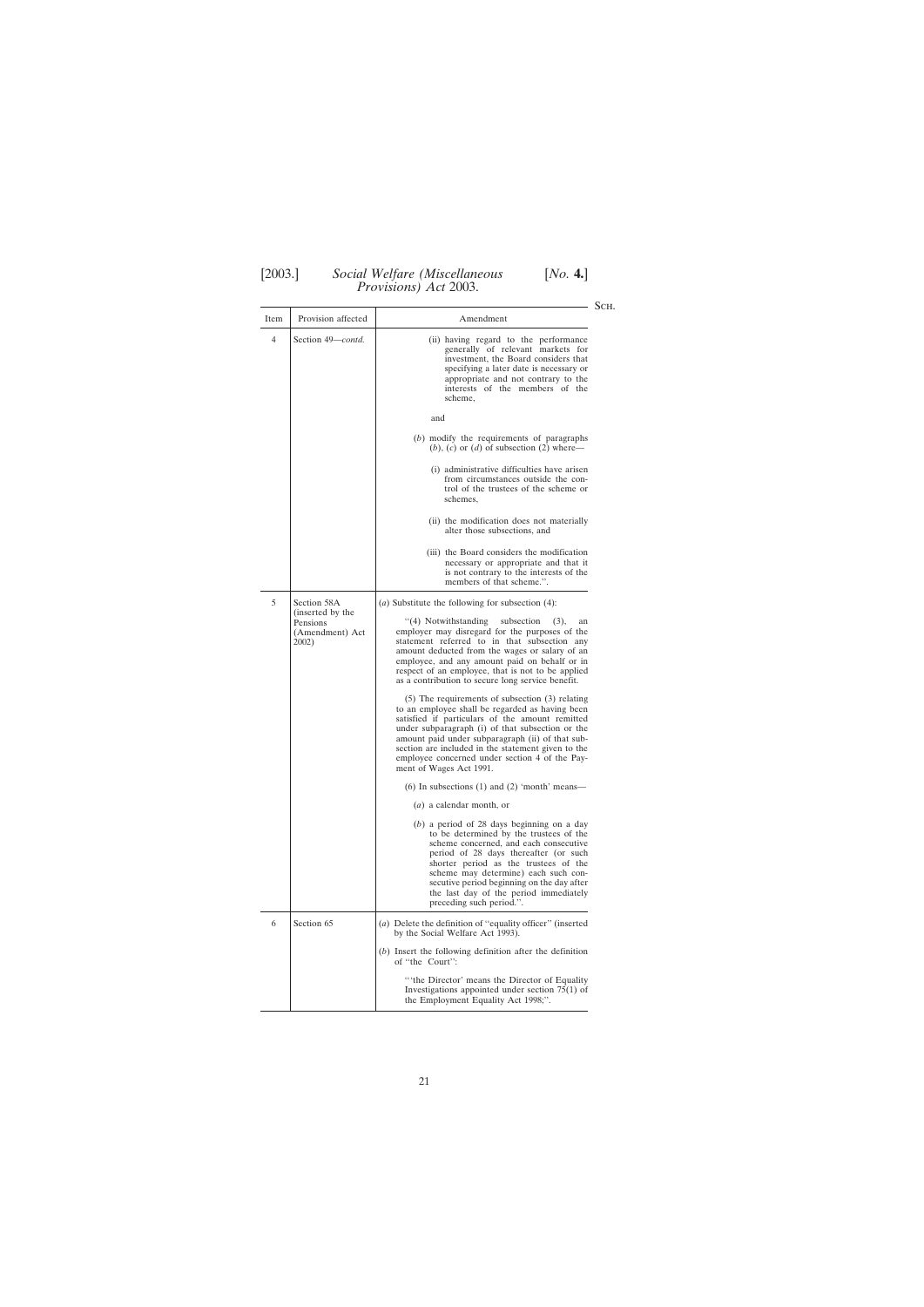| [ <i>No.</i> 4.] | Social Welfare (Miscellaneous        |  |
|------------------|--------------------------------------|--|
|                  | <i>Provisions</i> ) <i>Act</i> 2003. |  |

[*No.* **4.**] *Social Welfare (Miscellaneous* [2003.]

Sch.

| Item | Provision affected                                       | Amendment                                                                                                                                                                                                                                                                                                                        |
|------|----------------------------------------------------------|----------------------------------------------------------------------------------------------------------------------------------------------------------------------------------------------------------------------------------------------------------------------------------------------------------------------------------|
| 7    | Section 76                                               | (a) Substitute the following marginal note for the mar-<br>ginal note to that section:                                                                                                                                                                                                                                           |
|      |                                                          | "Director of Equality Investigations.".                                                                                                                                                                                                                                                                                          |
|      |                                                          | (b) Substitute "the Director" for "an equality officer"<br>in each place where those words occur.                                                                                                                                                                                                                                |
|      |                                                          | (c) In subsection $(5)(b)$ , substitute "the Director" for<br>"the equality officer".                                                                                                                                                                                                                                            |
| 8    | Section 77                                               | In subsection $(3)(d)$ , substitute "the Director's" for<br>"the equality officer's".                                                                                                                                                                                                                                            |
| 9    | Section 83                                               | Substitute the following for subsection (2B) (inserted<br>by the Pensions (Amendment) Act 2002):                                                                                                                                                                                                                                 |
|      |                                                          | "(2B) Where a relevant person referred to in<br>section $82(j)$ has reason to believe that a PRSA<br>provider has not operated a custodian account in<br>accordance with the requirements of Part X that<br>person shall, as soon as practicable, report the<br>matter in writing to the Board.".                                |
| 10   | Section 96                                               | In subsection $(3)$ , substitute "paragraph $(b)$ and para-<br>graph (e) of the said subsection $(\tilde{1})$ " for "that para-<br>graph $(e)$ ".                                                                                                                                                                                |
| 11   | Section 111                                              | Insert the following after subsection (5):                                                                                                                                                                                                                                                                                       |
|      | (inserted by the<br>Pensions<br>(Amendment) Act<br>2002) | "(6) The Minister may make regulations pro-<br>viding that some or all of the following infor-<br>mation shall be provided by a PRSA provider or<br>intermediary to the person referred to in subsec-<br>tion (1) and contributors before the conclusion of<br>the PRSA contract concerned:                                      |
|      |                                                          | (a) whether the PRSA contract replaces, in<br>whole or in part, an existing PRSA contract<br>or retirement annuity contract with the<br>PRSA provider concerned or any other<br>PRSA provider or insurer which has been<br>or is to be cancelled or in respect of which<br>any benefit or cover has been or is to be<br>reduced; |
|      |                                                          | (b) where an existing PRSA contract or retire-<br>ment annuity contract has been or is to be<br>cancelled or any benefit or cover has been<br>or is to be reduced, the financial con-<br>sequences, if any, for the contributor.                                                                                                 |
|      |                                                          | (7) In this section, 'insurer' has the meaning<br>assigned to it by section 2 of the Insurance Act<br>1989.                                                                                                                                                                                                                      |
|      |                                                          | (8) The Minister may make regulations provid-<br>ing that some or all of the information contained<br>in a preliminary disclosure certificate or required<br>to be disclosed in accordance with subsection (6)<br>shall be prepared in accordance with—                                                                          |
|      |                                                          | (a) the advice of the PRSA actuary, and                                                                                                                                                                                                                                                                                          |
|      |                                                          | (b) any guidance notes issued by the Society of<br>Actuaries in Ireland for that purpose.".                                                                                                                                                                                                                                      |
| 12   | Section 113                                              | ( <i>a</i> ) Insert the following after subsection $(4)$ :                                                                                                                                                                                                                                                                       |
|      | (inserted by the<br>Pensions<br>(Amendment) Act<br>2002) | "(5) Without prejudice to the generality of<br>subsection (4), regulations under that subsection<br>may prescribe-                                                                                                                                                                                                               |
|      |                                                          | (a) that some or all of the information con-<br>tained in a certificate referred to in sub-<br>section $(1)(a)$ and the statement referred<br>to in subsection $(1)(b)$ shall be prepared<br>in accordance with—                                                                                                                 |
|      |                                                          | (i) the advice of the PRSA actuary, and                                                                                                                                                                                                                                                                                          |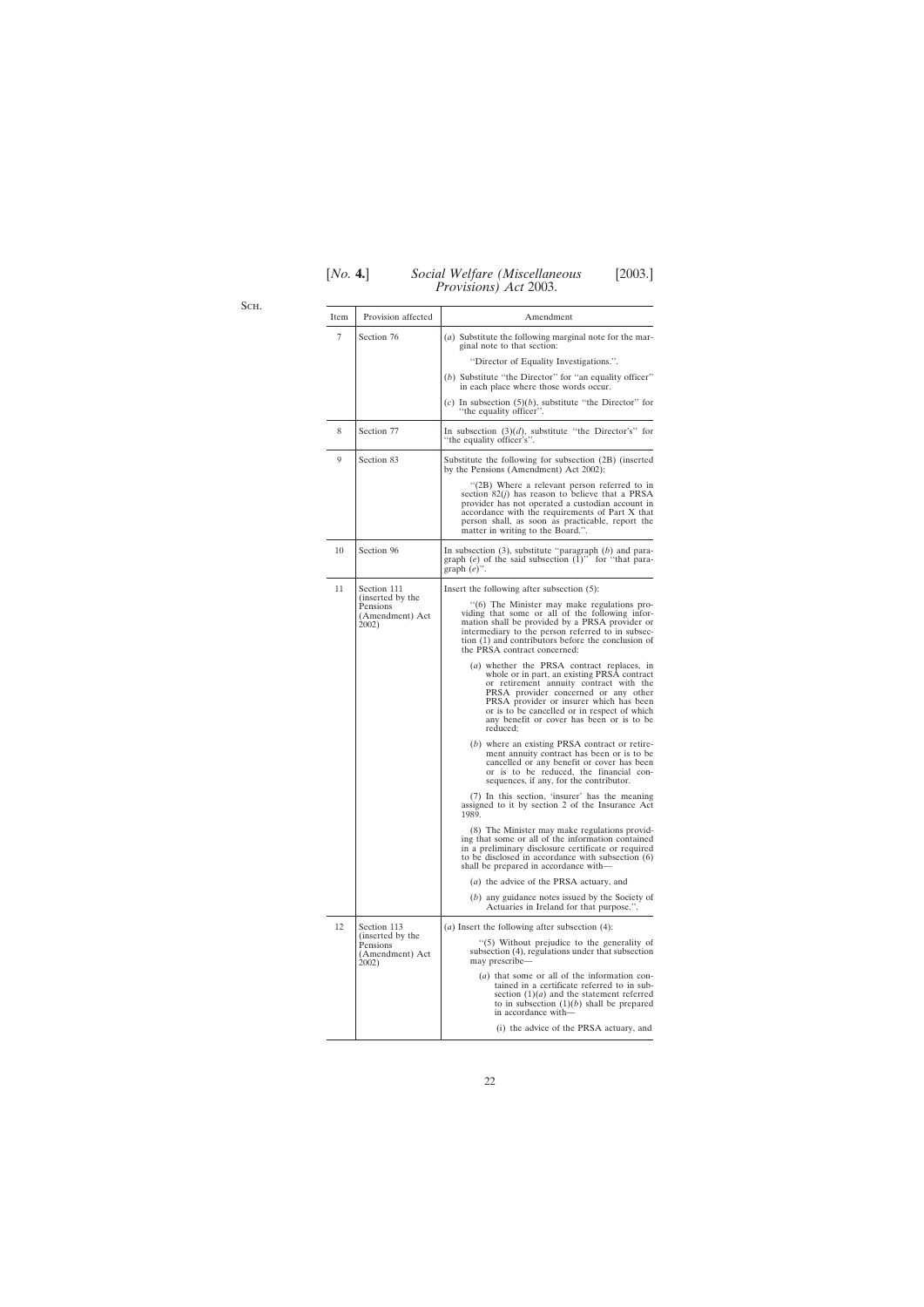## [2003.] *Social Welfare (Miscellaneous* [*No.* **4.**] *Provisions) Act* 2003.

| Item | Provision affected                                                      | Amendment                                                                                                                                                                                                                                                                                                                                                                                                                                                                                                                                                                                                                                                                                                                                                                                                                                                                                                                                                                                                                   |
|------|-------------------------------------------------------------------------|-----------------------------------------------------------------------------------------------------------------------------------------------------------------------------------------------------------------------------------------------------------------------------------------------------------------------------------------------------------------------------------------------------------------------------------------------------------------------------------------------------------------------------------------------------------------------------------------------------------------------------------------------------------------------------------------------------------------------------------------------------------------------------------------------------------------------------------------------------------------------------------------------------------------------------------------------------------------------------------------------------------------------------|
| 12   | Section 113-contd.                                                      | (ii) any guidance notes issued by the<br>Society of Actuaries in Ireland for<br>that purpose,<br>and                                                                                                                                                                                                                                                                                                                                                                                                                                                                                                                                                                                                                                                                                                                                                                                                                                                                                                                        |
|      |                                                                         | $(b)$ that some or all of the information con-<br>tained in the statement of the benefits to<br>be furnished by trustees under subsection<br>(2) shall be prepared in accordance<br>with—                                                                                                                                                                                                                                                                                                                                                                                                                                                                                                                                                                                                                                                                                                                                                                                                                                   |
|      |                                                                         | (i) the advice of the scheme actuary, in<br>the case of a defined benefit scheme,<br>and                                                                                                                                                                                                                                                                                                                                                                                                                                                                                                                                                                                                                                                                                                                                                                                                                                                                                                                                    |
|      |                                                                         | (ii) any guidance notes issued by the<br>Society of Actuaries in Ireland for<br>that purpose.".                                                                                                                                                                                                                                                                                                                                                                                                                                                                                                                                                                                                                                                                                                                                                                                                                                                                                                                             |
|      |                                                                         | (b) In subsection (2), substitute "paragraph $(a)$ of sub-<br>section (1)" for "subsection (1)( <i>a</i> )".                                                                                                                                                                                                                                                                                                                                                                                                                                                                                                                                                                                                                                                                                                                                                                                                                                                                                                                |
| 13   | Section 116                                                             | Insert the following after subsection (4):                                                                                                                                                                                                                                                                                                                                                                                                                                                                                                                                                                                                                                                                                                                                                                                                                                                                                                                                                                                  |
|      | (inserted by the<br>Pensions<br>(Amendment) Act<br>2002)                | $\cdot$ (5) The Minister may by regulations prescribe<br>that some or all of the information contained in a<br>Statement of Reasonable Projection shall be pre-<br>pared in accordance with—                                                                                                                                                                                                                                                                                                                                                                                                                                                                                                                                                                                                                                                                                                                                                                                                                                |
|      |                                                                         | (a) the advice of the PRSA actuary, and<br>(b) any guidance notes issued by the Society of<br>Actuaries in Ireland for that purpose.".                                                                                                                                                                                                                                                                                                                                                                                                                                                                                                                                                                                                                                                                                                                                                                                                                                                                                      |
| 14   | Section 119<br>(inserted by the<br>Pensions<br>(Amendment) Act<br>2002) | Substitute the following for subsection (3):<br>"(3) Regulations may prescribe that in-<br>( <i>a</i> ) making a determination under this section,<br>$(b)$ preparing a certificate under this section, or<br>$(c)$ signing a certificate required under section<br>$94(1)(b)$ ,<br>a PRSA actuary shall comply with any applicable<br>professional guidance issued by the Society of<br>Actuaries in Ireland for this purpose and specified<br>in the regulations or with any applicable guidance<br>issued by any other person (including<br>the<br>Minister) and specified in those regulations.<br>(4) For the purpose of enabling a PRSA actuary<br>to make a determination under subsection (1),<br>regulations may prescribe the form and manner<br>and content of a declaration to be furnished by the<br>PRSA provider that all information requested by<br>the PRSA actuary pursuant to his or her functions<br>under this Part and regulations made under this<br>Part has been provided to the PRSA actuary and |
| 15   | Section 121<br>(inserted by the<br>Pensions<br>(Amendment) Act<br>2002) | is accurate.".<br>Substitute the following for subsection (6):<br>$(6)$ The requirements of subsection $(5)$ relat-<br>ing to an employee shall be regarded as having<br>been satisfied if particulars of the amount remitted<br>under subparagraph (i) of that subsection or the<br>amount paid under subparagraph (ii) of that sub-<br>section are included in the statement given to the<br>employee concerned under section 4 of the Pay-<br>ment of Wages Act 1991.<br>$(6A)$ In subsections $(3)$ and $(4)$<br>'month'<br>means-<br>$(a)$ a calendar month, or<br>$(b)$ a period of 28 days beginning on a day to<br>be determined by the trustees of the scheme<br>concerned, and each consecutive period of<br>28 days thereafter (or such shorter period<br>as the trustees of the scheme concerned may<br>determine) each such consecutive period<br>beginning on the day after the last day of<br>the period immediately preceding such<br>period.".                                                             |